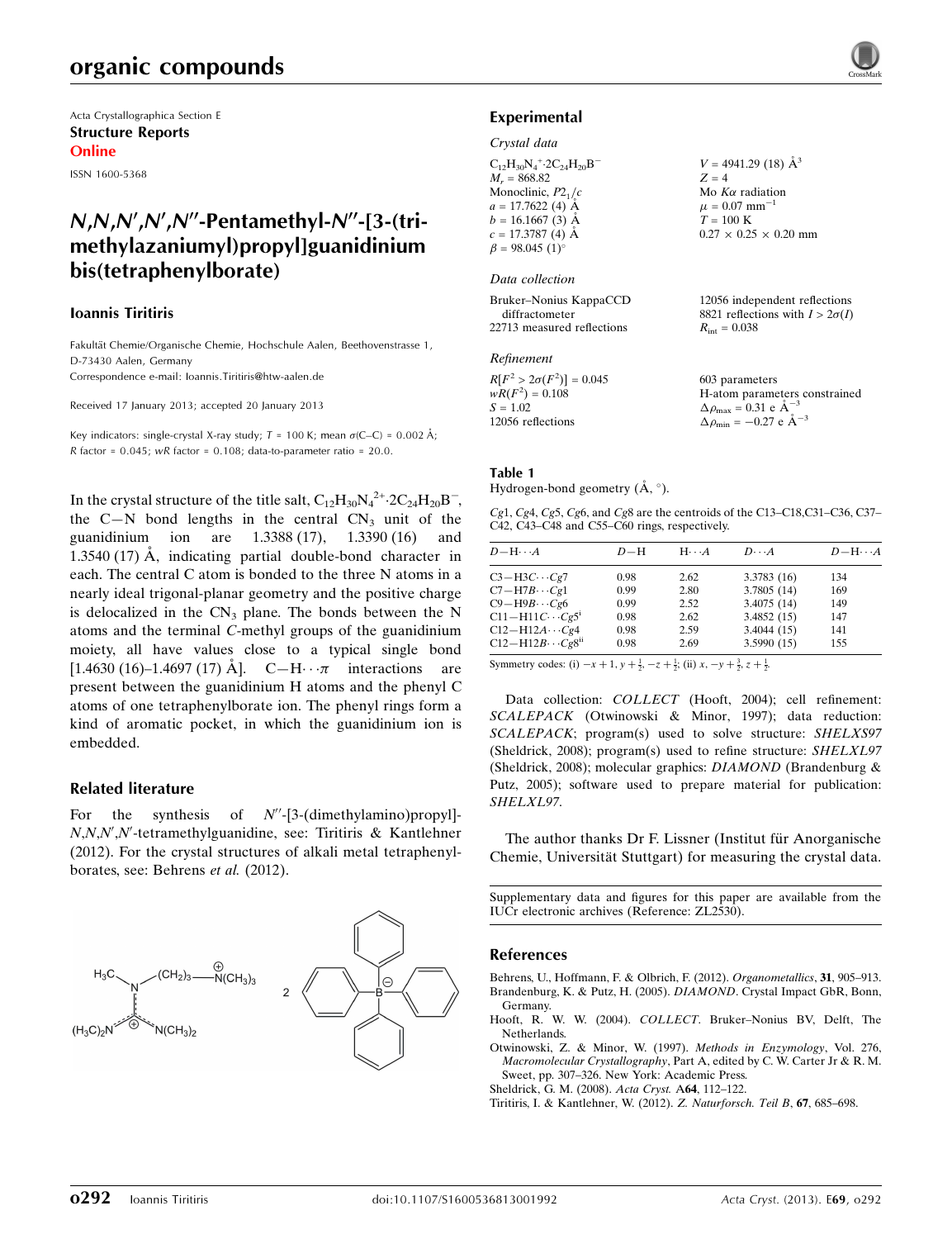# **supporting information**

*Acta Cryst.* (2013). E**69**, o292 [doi:10.1107/S1600536813001992]

# *N***,***N***,***N***′ ,***N***′ ,***N***′′-Pentamethyl-***N***′′-[3-(trimethylazaniumyl)propyl]guanidinium bis- (tetraphenylborate)**

# **Ioannis Tiritiris**

# **S1. Comment**

Molecules in which alkylamino groups are connected with a guanidine function represent promising candidates for  $CO<sub>2</sub>$ capture, since in such type of compounds two nitrogen centers with different basicity are present, which can react with CO2. Guanidines with additional basic nitrogen functions like tertiary amino groups are well known in the literature (Tiritiris & Kantlehner, 2012), except of their peralkylated guanidinium salts. By alkylation of the corresponding aminoguanidine with dimethyl sulfate and subsequent anion exchange, it was possible to obtain the here presented title compound. According to the structure analysis, the C1–N1 bond of the the CN<sub>3</sub> unit is 1.3390 (16) Å, C1–N2 = 1.3388 (17) Å and C1–N3 = 1.3540 (17) Å, showing partial double-bond character. The N–C1–N angles are: 121.12 (12)<sup>o</sup>  $(N1–C1–N2)$ , 120.28 (12)° (N1–C1–N3) and 118.60 (11)° (N2–C1–N3), which indicates a nearly ideal trigonal-planar surrounding of the carbon centre by the nitrogen atoms. The positive charge is completely delocalized on the  $CN<sub>3</sub>$  plane (Fig. 1). The bonds between the N atoms and the terminal *C*-methyl groups of the guanidinium moiety all have values close to a typical single bond  $[1.4630 (16) - 1.4697 (17)$  Å]. The C-N bond lengths in the terminal trimethylammonium group are slightly elongated  $[1.4983 (17) -1.5171 (16)$  Å]. The bond lengths and angles in the tetraphenylborate ions are in good agreement with the data from the crystal structure analysis of the alkali metal tetraphenylborates (Behrens *et al.*, 2012). C–H···*π* interactions between the hydrogen atoms of –N(CH<sub>3</sub>)<sub>2</sub>, –CH<sub>2</sub> and –N<sup>+</sup>(CH<sub>3</sub>)<sub>3</sub> groups of the guanidinium ion and the phenyl carbon atoms of only one tetraphenylborate ion are mainly present, ranging from 2.724 (2) to 2.895 (2) Å (Fig. 2).

## **S2. Experimental**

The title compound was obtained by reaction of *N*′′-[3-(dimethylamino)propyl]-*N*,*N*,*N*′,*N*′-tetramethylguanidine (Tiritiris & Kantlehner, 2012) with two equivalents dimethyl sulfate in acetonitrile at room temperature. After evaporation of the solvent the crude *N*,*N*,*N*′,*N*′,*N*′′-pentamethyl-*N*′′-[3-(trimethylazaniumyl)propyl]-guanidinium bis(methylsulfate) (I) was washed with diethylether and dried *in vacuo*. 1.0 g (2.2 mmol) of (I) was dissolved in 20 ml acetonitrile and 1.51 g (4.4 mmol) of sodium tetraphenylborate in 20 ml acetonitrile were added. After stirring for one hour at room temperature, the precipitated sodium methylsulfate was filtered off. The title compound crystallized from a saturated acetone solution after several days at 273 K, forming colorless single crystals. Yield: 1.34 g (68.2%). <sup>1</sup>H NMR (500 MHz, CD<sub>3</sub>CN/TMS):  $\delta$  = 2.10 (broad s, 1 H, –CH<sub>2</sub>), 2.35 (broad s, 1 H, –CH<sub>2</sub>), 2.95 (s, 3 H, –NCH<sub>3</sub>), 2.98 [s, 12 H, –N(CH<sub>3</sub>)<sub>2</sub>], 3.13 [s, 9 H, –  $N^+(CH_3)_3$ ], 3.20–3.40 (m, 4 H, –CH<sub>2</sub>), 6.86–6.91 (t, 8 H, –C<sub>6</sub>H<sub>5</sub>), 6.96–7.04 (t, 16 H,–C<sub>6</sub>H<sub>5</sub>), 7.25–7.30 (m, 16 H, –C<sub>6</sub>H<sub>5</sub>). <sup>13</sup>C NMR (125 MHz, CD<sub>3</sub>CN/TMS):  $\delta$  = 22.5 (–CH<sub>2</sub>), 37.9 (–NCH<sub>3</sub>), 40.5 [–N(CH<sub>3</sub>)<sub>2</sub>], 49.8 (–CH<sub>2</sub>), 53.6–53.9 [–  $N^+(CH_3)_3$ ], 64.3 (–CH<sub>2</sub>), 122.3 (–C<sub>6</sub>H<sub>5</sub>), 126.1 – 126.7 (–C<sub>6</sub>H<sub>5</sub>), 137.0 (–C<sub>6</sub>H<sub>5</sub>), 162.9 – 164.0 (–C<sub>6</sub>H<sub>5</sub>), 165.5 (N<sub>3</sub>C<sup>+</sup>).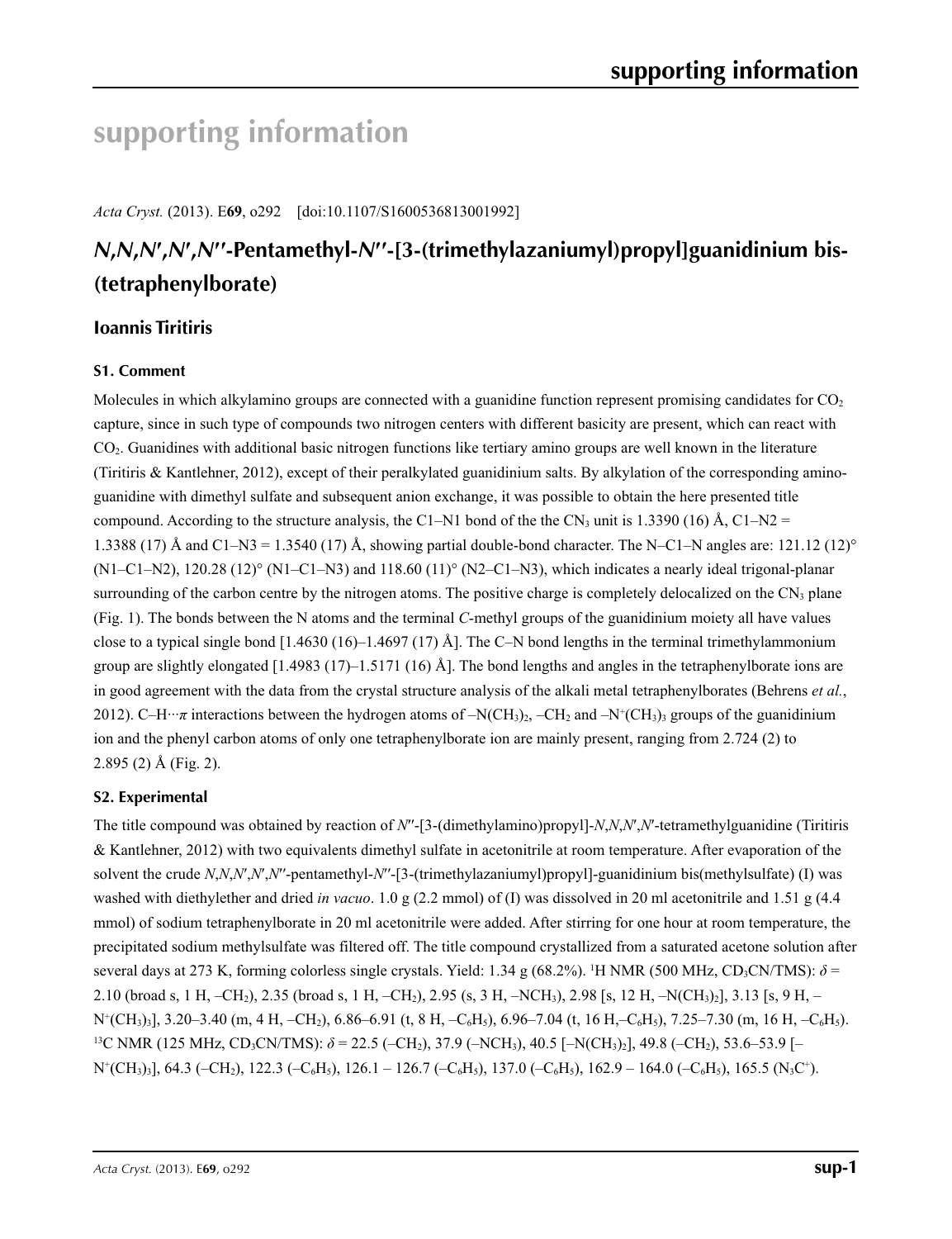### **S3. Refinement**

The hydrogen atoms of the methyl groups were allowed to rotate with a fixed angle around the C–N bond to best fit the experimental electron density, with  $U(H)$  set to 1.5  $U_{eq}(C)$  and  $d(C-H) = 0.98$  Å. The remaining H atoms were placed in calculated positions with d(C—H) = 0.99 Å (H atoms in CH<sub>2</sub> groups) and (C—H) = 0.95 Å (H atoms in aromatic rings). They were included in the refinement in the riding model approximation, with *U*(H) set to 1.2 *U*eq(C).



## **Figure 1**

The structure of the title compound with displacement ellipsoids at the 50% probability level. All hydrogen atoms were omitted for the sake of clarity.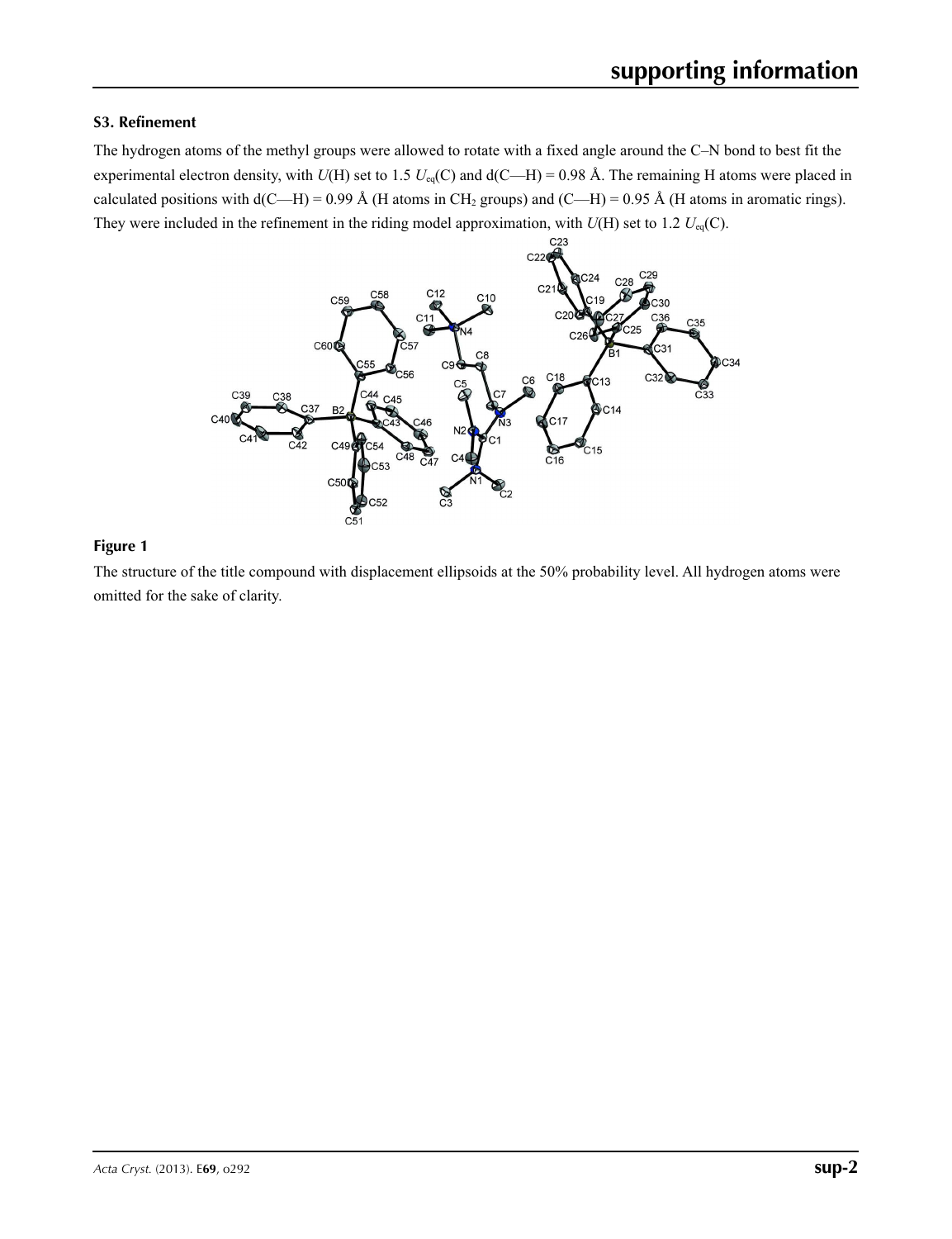

# **Figure 2**

C–H···*π* interactions (brown dashed lines) between the hydrogen atoms of the guanidinium ion and the phenyl carbon atoms of one tetraphenylborate ion.

# *N***,***N***,***N***′,***N***′,***N***′′-Pentamethyl-***N***′′-[3-(trimethylazaniumyl)propyl]guanidinium bis(tetraphenylborate)**

| Crystal data                                                                                                                                                                                                                                                                                           |                                                                                                                                                                                                                                                                                                               |
|--------------------------------------------------------------------------------------------------------------------------------------------------------------------------------------------------------------------------------------------------------------------------------------------------------|---------------------------------------------------------------------------------------------------------------------------------------------------------------------------------------------------------------------------------------------------------------------------------------------------------------|
| $C_{12}H_{30}N_4$ <sup>+</sup> ·2C <sub>24</sub> H <sub>20</sub> B <sup>-</sup><br>$M_r = 868.82$<br>Monoclinic, $P2_1/c$<br>Hall symbol: -P 2ybc<br>$a = 17.7622$ (4) Å<br>$b = 16.1667(3)$ Å<br>$c = 17.3787(4)$ Å<br>$\beta$ = 98.045 (1) <sup>o</sup><br>$V = 4941.29(18)$ Å <sup>3</sup><br>$Z=4$ | $F(000) = 1872$<br>$D_x = 1.168$ Mg m <sup>-3</sup><br>Melting point: 502 K<br>Mo Ka radiation, $\lambda = 0.71073$ Å<br>Cell parameters from 11929 reflections<br>$\theta$ = 0.4–28.3°<br>$\mu = 0.07$ mm <sup>-1</sup><br>$T = 100 \text{ K}$<br>Polyhedral, colorless<br>$0.27 \times 0.25 \times 0.20$ mm |
| Data collection                                                                                                                                                                                                                                                                                        |                                                                                                                                                                                                                                                                                                               |
| Bruker–Nonius KappaCCD<br>diffractometer<br>Radiation source: sealed tube<br>Graphite monochromator<br>$\varphi$ scans, and $\omega$ scans<br>22713 measured reflections<br>12056 independent reflections                                                                                              | 8821 reflections with $I > 2\sigma(I)$<br>$R_{\text{int}} = 0.038$<br>$\theta_{\rm max}$ = 28.3°, $\theta_{\rm min}$ = 1.2°<br>$h = -23 \rightarrow 23$<br>$k = -21 \rightarrow 21$<br>$l = -23 \rightarrow 23$                                                                                               |
|                                                                                                                                                                                                                                                                                                        |                                                                                                                                                                                                                                                                                                               |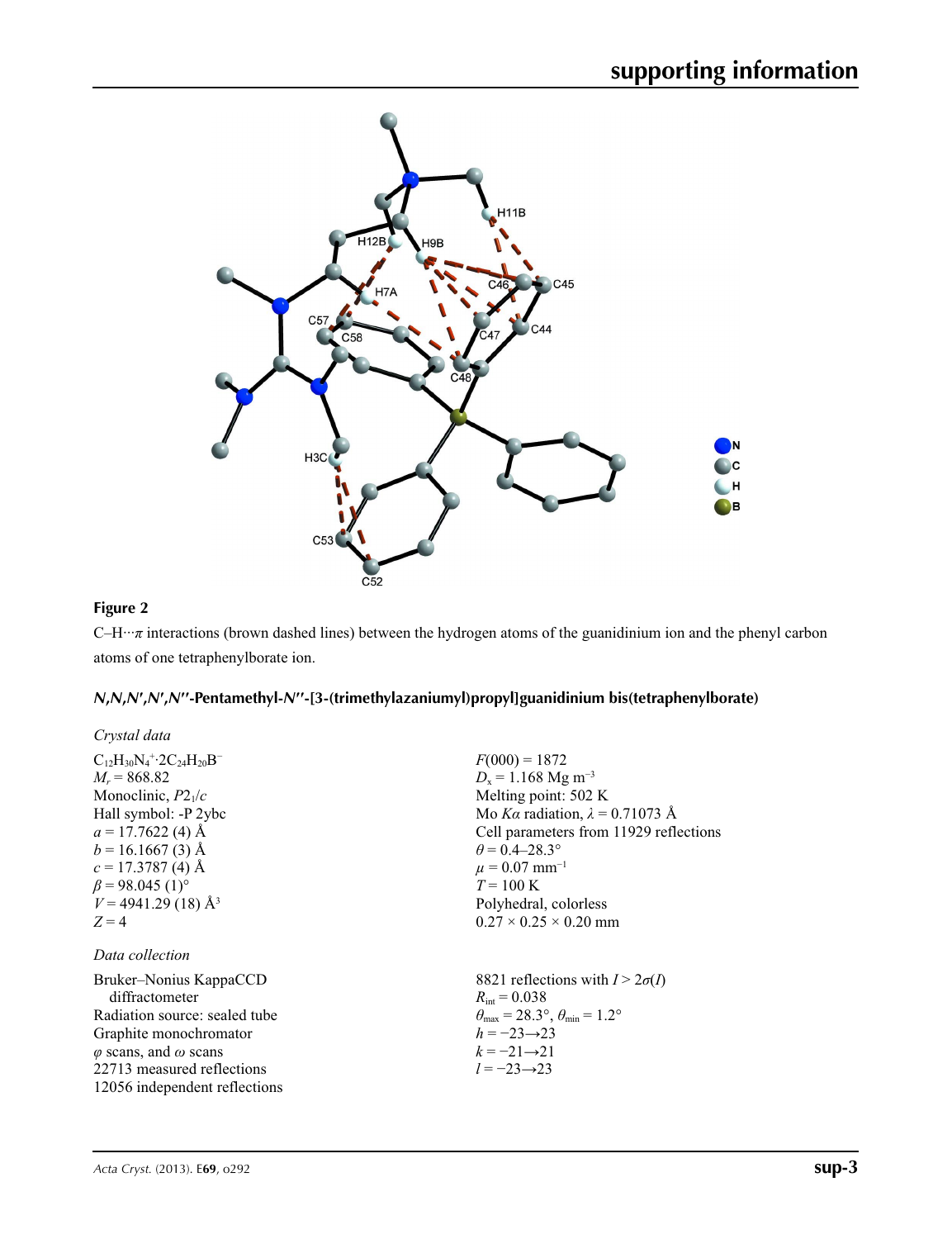*Refinement*

| Refinement on $F^2$                             | Secondary atom site location: difference Fourier   |
|-------------------------------------------------|----------------------------------------------------|
| Least-squares matrix: full                      | map                                                |
| $R[F^2 > 2\sigma(F^2)] = 0.045$                 | Hydrogen site location: difference Fourier map     |
| $wR(F^2) = 0.108$                               | H-atom parameters constrained                      |
| $S = 1.02$                                      | $w = 1/[\sigma^2(F_0^2) + (0.0389P)^2 + 2.0808P]$  |
| 12056 reflections                               | where $P = (F_o^2 + 2F_c^2)/3$                     |
| 603 parameters                                  | $(\Delta/\sigma)_{\text{max}}$ < 0.001             |
| 0 restraints                                    | $\Delta \rho_{\text{max}} = 0.31 \text{ e A}^{-3}$ |
| Primary atom site location: structure-invariant | $\Delta\rho_{\rm min} = -0.27$ e Å <sup>-3</sup>   |
| direct methods                                  |                                                    |

### *Special details*

**Geometry**. All e.s.d.'s (except the e.s.d. in the dihedral angle between two l.s. planes) are estimated using the full covariance matrix. The cell e.s.d.'s are taken into account individually in the estimation of e.s.d.'s in distances, angles and torsion angles; correlations between e.s.d.'s in cell parameters are only used when they are defined by crystal symmetry. An approximate (isotropic) treatment of cell e.s.d.'s is used for estimating e.s.d.'s involving l.s. planes.

**Refinement**. Refinement of  $F^2$  against ALL reflections. The weighted R-factor wR and goodness of fit *S* are based on  $F^2$ , conventional *R*-factors *R* are based on *F*, with *F* set to zero for negative  $F^2$ . The threshold expression of  $F^2 > \sigma(F^2)$  is used only for calculating *R*-factors(gt) *etc*. and is not relevant to the choice of reflections for refinement. *R*-factors based on *F*<sup>2</sup> are statistically about twice as large as those based on *F*, and *R*- factors based on ALL data will be even larger.

*Fractional atomic coordinates and isotropic or equivalent isotropic displacement parameters (Å<sup>2</sup>)* 

|                  | $\boldsymbol{\chi}$ | $\mathcal{Y}$ | Z             | $U_{\text{iso}}$ */ $U_{\text{eq}}$ |
|------------------|---------------------|---------------|---------------|-------------------------------------|
| N1               | 0.72188(6)          | 0.33127(7)    | 0.03324(6)    | 0.0155(2)                           |
| N2               | 0.82034(6)          | 0.28130(7)    | 0.12425(6)    | 0.0163(2)                           |
| N <sub>3</sub>   | 0.81518(6)          | 0.42077(7)    | 0.09366(6)    | 0.0152(2)                           |
| N <sub>4</sub>   | 0.73663(6)          | 0.66166(7)    | 0.24912(6)    | 0.0134(2)                           |
| C1               | 0.78526(7)          | 0.34387(8)    | 0.08336(7)    | 0.0136(2)                           |
| C <sub>2</sub>   | 0.70205(8)          | 0.38292(9)    | $-0.03593(8)$ | 0.0205(3)                           |
| H2A              | 0.6572              | 0.4163        | $-0.0300$     | $0.031*$                            |
| H2B              | 0.6909              | 0.3475        | $-0.0819$     | $0.031*$                            |
| H2C              | 0.7448              | 0.4195        | $-0.0422$     | $0.031*$                            |
| C <sub>3</sub>   | 0.66849(8)          | 0.26374(9)    | 0.04174(9)    | 0.0216(3)                           |
| H <sub>3</sub> A | 0.6774              | 0.2183        | 0.0068        | $0.032*$                            |
| H3B              | 0.6162              | 0.2839        | 0.0285        | $0.032*$                            |
| H3C              | 0.6762              | 0.2439        | 0.0956        | $0.032*$                            |
| C4               | 0.82067(8)          | 0.19610(9)    | 0.09563(9)    | 0.0211(3)                           |
| H <sub>4</sub> A | 0.7872              | 0.1620        | 0.1229        | $0.032*$                            |
| H4B              | 0.8725              | 0.1741        | 0.1051        | $0.032*$                            |
| H <sub>4</sub> C | 0.8025              | 0.1952        | 0.0397        | $0.032*$                            |
| C <sub>5</sub>   | 0.86344(8)          | 0.29427(10)   | 0.20146(8)    | 0.0231(3)                           |
| H <sub>5</sub> A | 0.9179              | 0.2887        | 0.1986        | $0.035*$                            |
| H5B              | 0.8482              | 0.2530        | 0.2376        | $0.035*$                            |
| H <sub>5</sub> C | 0.8531              | 0.3498        | 0.2199        | $0.035*$                            |
| C6               | 0.89702(7)          | 0.43361(9)    | 0.09621(9)    | 0.0208(3)                           |
| H <sub>6</sub> A | 0.9211              | 0.3816        | 0.0838        | $0.031*$                            |
| H <sub>6</sub> B | 0.9188              | 0.4518        | 0.1484        | $0.031*$                            |
| H <sub>6</sub> C | 0.9060              | 0.4759        | 0.0582        | $0.031*$                            |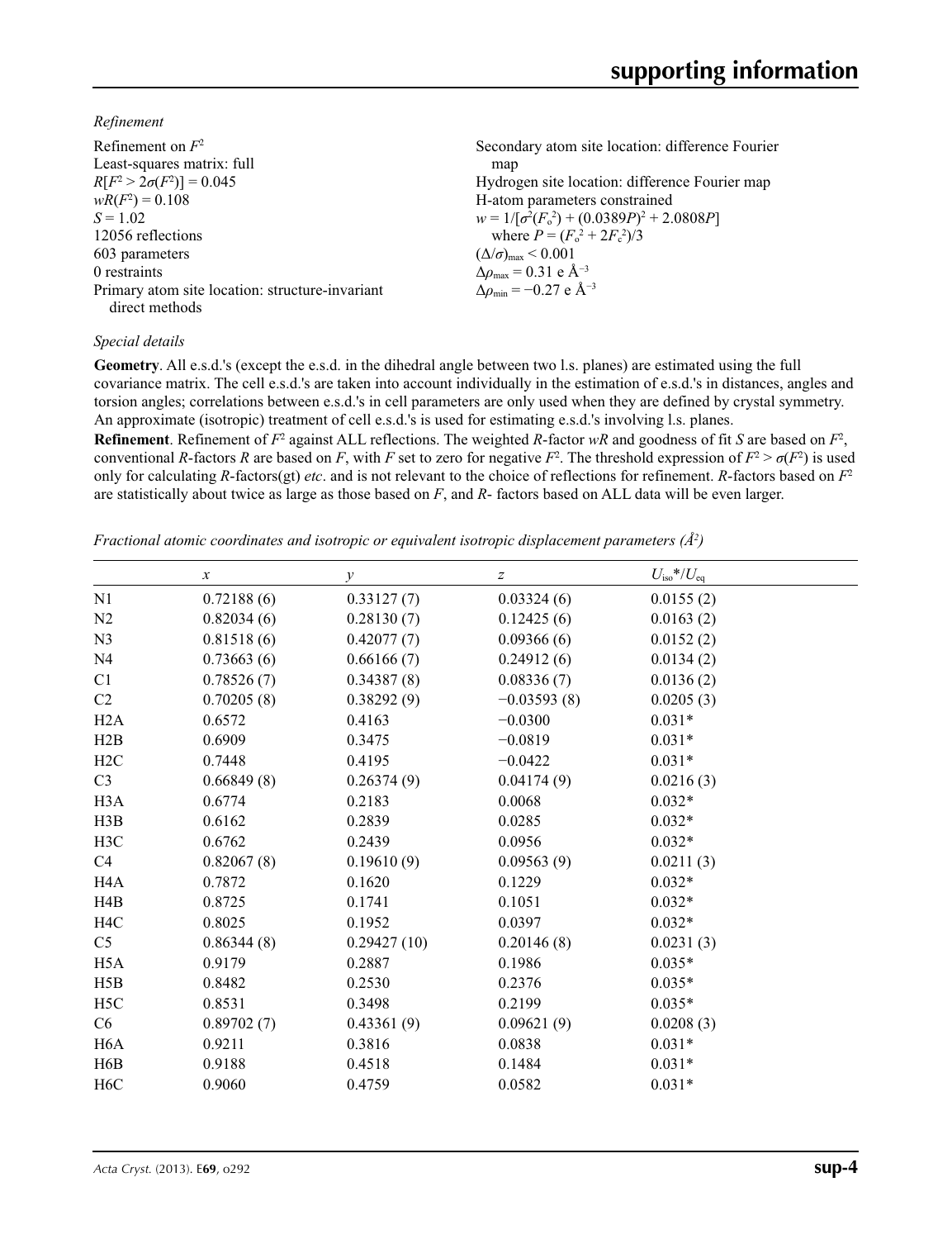| C7                | 0.76724(7) | 0.49447(8) | 0.09672(7)           | 0.0156(3) |
|-------------------|------------|------------|----------------------|-----------|
| H7A               | 0.7133     | 0.4773     | 0.0920               | $0.019*$  |
| H7B               | 0.7731     | 0.5309     | 0.0521               | $0.019*$  |
| C8                | 0.78810(7) | 0.54320(8) | 0.17278(7)           | 0.0153(3) |
| H <sub>8</sub> A  | 0.7989     | 0.5045     | 0.2171               | $0.018*$  |
| H8B               | 0.8341     | 0.5771     | 0.1700               | $0.018*$  |
| C9                | 0.72114(7) | 0.59887(8) | 0.18394(7)           | 0.0146(2) |
| H9A               | 0.7050     | 0.6289     | 0.1348               | $0.017*$  |
| H9B               | 0.6781     | 0.5635     | 0.1942               | $0.017*$  |
| C10               | 0.78839(8) | 0.72864(8) | 0.22812(8)           | 0.0183(3) |
| H10A              | 0.7986     | 0.7678     | 0.2714               | $0.027*$  |
| H10B              | 0.7641     | 0.7578     | 0.1817               | $0.027*$  |
| H10C              | 0.8364     | 0.7042     | 0.2175               | $0.027*$  |
| C11               | 0.66238(7) | 0.70012(9) | 0.26196(8)           | 0.0183(3) |
| H <sub>11</sub> A | 0.6719     | 0.7443     | 0.3008               | $0.027*$  |
| H11B              | 0.6297     | 0.6579     | 0.2806               | $0.027*$  |
| H11C              | 0.6371     | 0.7233     | 0.2129               | $0.027*$  |
| C12               | 0.77035(8) | 0.62061(9) |                      | 0.0176(3) |
| H12A              | 0.8213     | 0.6001     | 0.32345(7)<br>0.3183 | $0.026*$  |
| H12B              |            |            |                      |           |
|                   | 0.7380     | 0.5742     | 0.3346               | $0.026*$  |
| H12C              | 0.7738     | 0.6607     | 0.3661               | $0.026*$  |
| B1                | 0.92120(8) | 0.77122(9) | 0.01258(8)           | 0.0130(3) |
| C13               | 0.84884(7) | 0.70967(8) | $-0.01978(7)$        | 0.0139(2) |
| C14               | 0.85773(8) | 0.64051(9) | $-0.06727(8)$        | 0.0197(3) |
| H <sub>14</sub> A | 0.9076     | 0.6256     | $-0.0759$            | $0.024*$  |
| C15               | 0.79684(9) | 0.59327(9) | $-0.10199(8)$        | 0.0230(3) |
| H <sub>15</sub> A | 0.8058     | 0.5482     | $-0.1347$            | $0.028*$  |
| C16               | 0.72308(9) | 0.61134(9) | $-0.08931(8)$        | 0.0222(3) |
| <b>H16A</b>       | 0.6812     | 0.5800     | $-0.1138$            | $0.027*$  |
| C17               | 0.71217(8) | 0.67606(9) | $-0.04010(8)$        | 0.0211(3) |
| H <sub>17</sub> A | 0.6624     | 0.6884     | $-0.0292$            | $0.025*$  |
| C18               | 0.77377(8) | 0.72337(9) | $-0.00630(8)$        | 0.0172(3) |
| <b>H18A</b>       | 0.7644     | 0.7671     | 0.0276               | $0.021*$  |
| C19               | 0.90010(7) | 0.83216(8) | 0.08230(7)           | 0.0131(2) |
| C20               | 0.84233(7) | 0.89228(8) | 0.06892(7)           | 0.0148(2) |
| H20A              | 0.8138     | 0.8959     | 0.0186               | $0.018*$  |
| C21               | 0.82520(7) | 0.94659(8) | 0.12597(8)           | 0.0170(3) |
| H21A              | 0.7862     | 0.9867     | 0.1139               | $0.020*$  |
| C22               | 0.86491(8) | 0.94244(9) | 0.20072(8)           | 0.0180(3) |
| H22A              | 0.8529     | 0.9788     | 0.2402               | $0.022*$  |
| C <sub>23</sub>   | 0.92215(8) | 0.88448(9) | 0.21657(8)           | 0.0179(3) |
| H23A              | 0.9499     | 0.8810     | 0.2673               | $0.021*$  |
| C <sub>24</sub>   | 0.93943(7) | 0.83101(8) | 0.15836(7)           | 0.0157(3) |
| H <sub>24</sub> A | 0.9795     | 0.7922     | 0.1707               | $0.019*$  |
| C <sub>25</sub>   | 0.99644(7) | 0.71673(8) | 0.04716(7)           | 0.0144(2) |
| C <sub>26</sub>   | 0.99181(8) | 0.63813(9) | 0.08039(8)           | 0.0189(3) |
|                   |            |            |                      |           |
| H <sub>26</sub> A | 0.9434     | 0.6125     | 0.0778               | $0.023*$  |
| C27               | 1.05539(8) | 0.59606(9) | 0.11711(8)           | 0.0212(3) |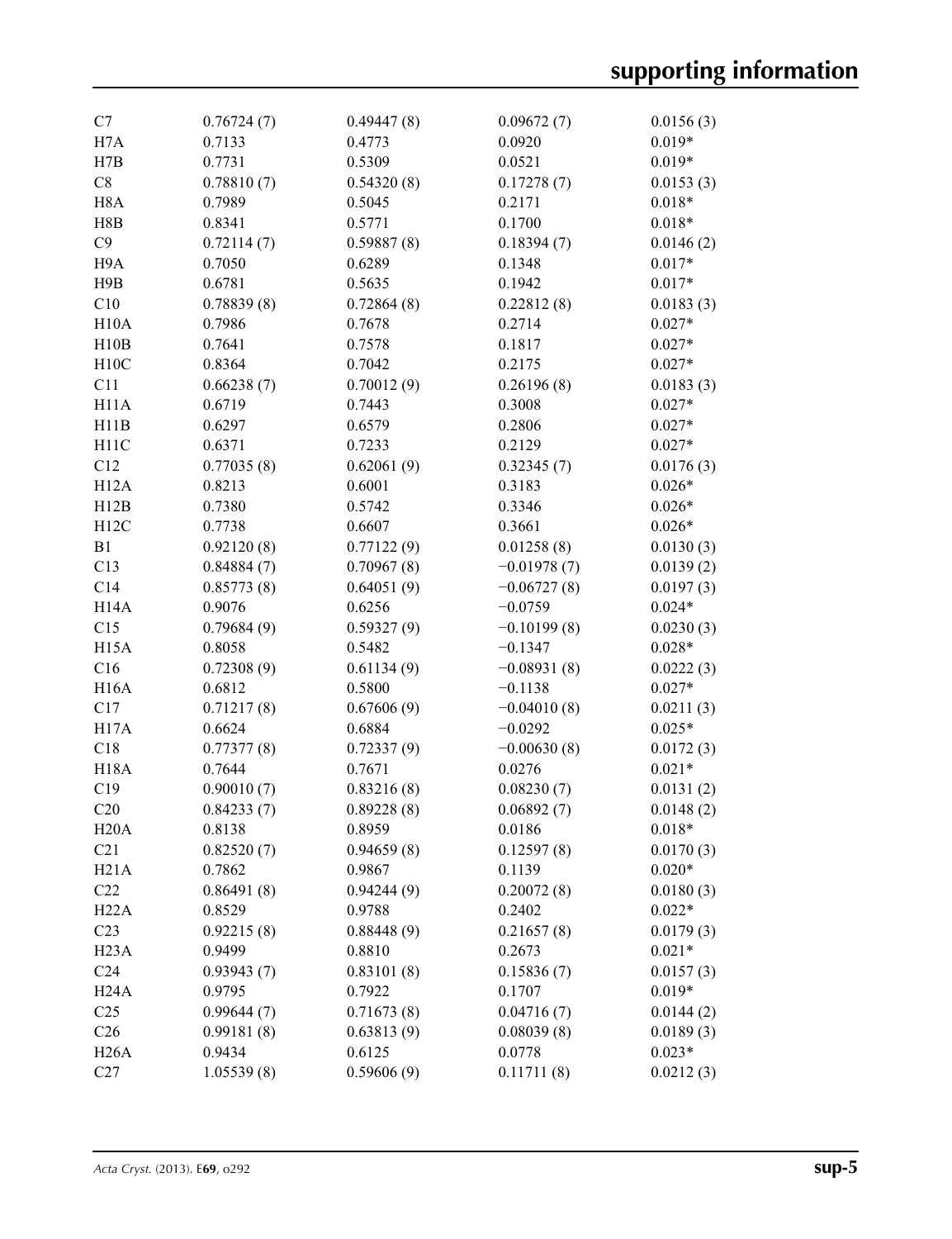| H27A              | 1.0499     | 0.5426      | 0.1383        | $0.025*$  |
|-------------------|------------|-------------|---------------|-----------|
| C28               | 1.12671(8) | 0.63228(9)  | 0.12264(8)    | 0.0201(3) |
| <b>H28A</b>       | 1.1702     | 0.6042      | 0.1480        | $0.024*$  |
| C29               | 1.13376(8) | 0.71018(9)  | 0.09060(8)    | 0.0186(3) |
| H <sub>29</sub> A | 1.1823     | 0.7357      | 0.0941        | $0.022*$  |
| C30               | 1.06967(7) | 0.75080(8)  | 0.05334(8)    | 0.0163(3) |
| H <sub>30</sub> A | 1.0758     | 0.8037      | 0.0312        | $0.020*$  |
| C31               | 0.94239(7) | 0.82836(8)  | $-0.06068(7)$ | 0.0135(2) |
| C32               | 0.95366(7) | 0.79298(8)  | $-0.13195(8)$ | 0.0159(3) |
| H <sub>32</sub> A | 0.9483     | 0.7348      | $-0.1381$     | $0.019*$  |
| C33               | 0.97242(7) | 0.83945(9)  | $-0.19412(7)$ | 0.0170(3) |
| H33A              | 0.9794     | 0.8126      | $-0.2413$     | $0.020*$  |
| C34               | 0.98100(7) | 0.92435(9)  | $-0.18763(8)$ | 0.0179(3) |
| H34A              | 0.9929     | 0.9564      | $-0.2302$     | $0.022*$  |
| C <sub>35</sub>   | 0.97190(8) | 0.96169(9)  | $-0.11763(8)$ | 0.0189(3) |
| H <sub>35</sub> A | 0.9786     | 1.0197      | $-0.1117$     | $0.023*$  |
| C36               | 0.95301(7) | 0.91444(8)  | $-0.05604(7)$ | 0.0161(3) |
| H <sub>36</sub> A | 0.9470     | 0.9416      | $-0.0088$     | $0.019*$  |
| B2                | 0.56950(8) | 0.36867(9)  | 0.27014(8)    | 0.0139(3) |
| C37               | 0.49422(7) | 0.35924(8)  | 0.31507(8)    | 0.0165(3) |
| C38               | 0.49765(8) | 0.31050(9)  | 0.38226(8)    | 0.0215(3) |
| H38A              | 0.5429     | 0.2803      | 0.3990        | $0.026*$  |
| C39               | 0.43758(9) | 0.30464(10) | 0.42539(9)    | 0.0284(3) |
| H <sub>39</sub> A | 0.4426     | 0.2718      | 0.4711        | $0.034*$  |
| C40               | 0.37027(9) | 0.34683(10) | 0.40166(10)   | 0.0325(4) |
| H <sub>40</sub> A | 0.3297     | 0.3449      | 0.4319        | $0.039*$  |
| C <sub>41</sub>   | 0.36309(9) | 0.39164(10) | 0.33346(11)   | 0.0300(4) |
| H <sub>41</sub> A | 0.3165     | 0.4188      | 0.3154        | $0.036*$  |
| C42               | 0.42396(8) | 0.39720(9)  | 0.29082(9)    | 0.0213(3) |
| H <sub>42</sub> A | 0.4175     | 0.4278      | 0.2437        | $0.026*$  |
| C43               | 0.55692(7) | 0.44382(8)  | 0.20609(7)    | 0.0147(3) |
| C44               | 0.53044(7) | 0.52126(8)  | 0.22770(8)    | 0.0168(3) |
| H44A              | 0.5221     | 0.5290      | 0.2800        | $0.020*$  |
| C45               | 0.51585(7) | 0.58709(9)  | 0.17622(8)    | 0.0188(3) |
| H <sub>45</sub> A | 0.4956     | 0.6374      | 0.1929        | $0.023*$  |
| C46               | 0.53105(8) | 0.57886(9)  | 0.10041(8)    | 0.0194(3) |
| H <sub>46</sub> A | 0.5213     | 0.6233      | 0.0646        | $0.023*$  |
| C47               | 0.56067(7) | 0.50486(9)  | 0.07758(8)    | 0.0185(3) |
| H <sub>47</sub> A | 0.5731     | 0.4993      | 0.0264        | $0.022*$  |
| C48               | 0.57231(7) | 0.43850(9)  | 0.12931(7)    | 0.0159(3) |
| <b>H48A</b>       | 0.5913     | 0.3880      | 0.1118        | $0.019*$  |
| C49               | 0.58100(7) | 0.27853(8)  | 0.22960(7)    | 0.0149(3) |
| C50               | 0.52557(8) | 0.25007(9)  | 0.16949(8)    | 0.0182(3) |
| H <sub>50</sub> A | 0.4836     | 0.2849      | 0.1520        | $0.022*$  |
| C51               | 0.52972(8) | 0.17294(9)  | 0.13454(8)    | 0.0216(3) |
| H51A              | 0.4911     | 0.1564      | 0.0941        | $0.026*$  |
| C52               | 0.59017(9) | 0.12011(9)  | 0.15866(8)    | 0.0229(3) |
| H52A              | 0.5938     | 0.0680      | 0.1342        | $0.027*$  |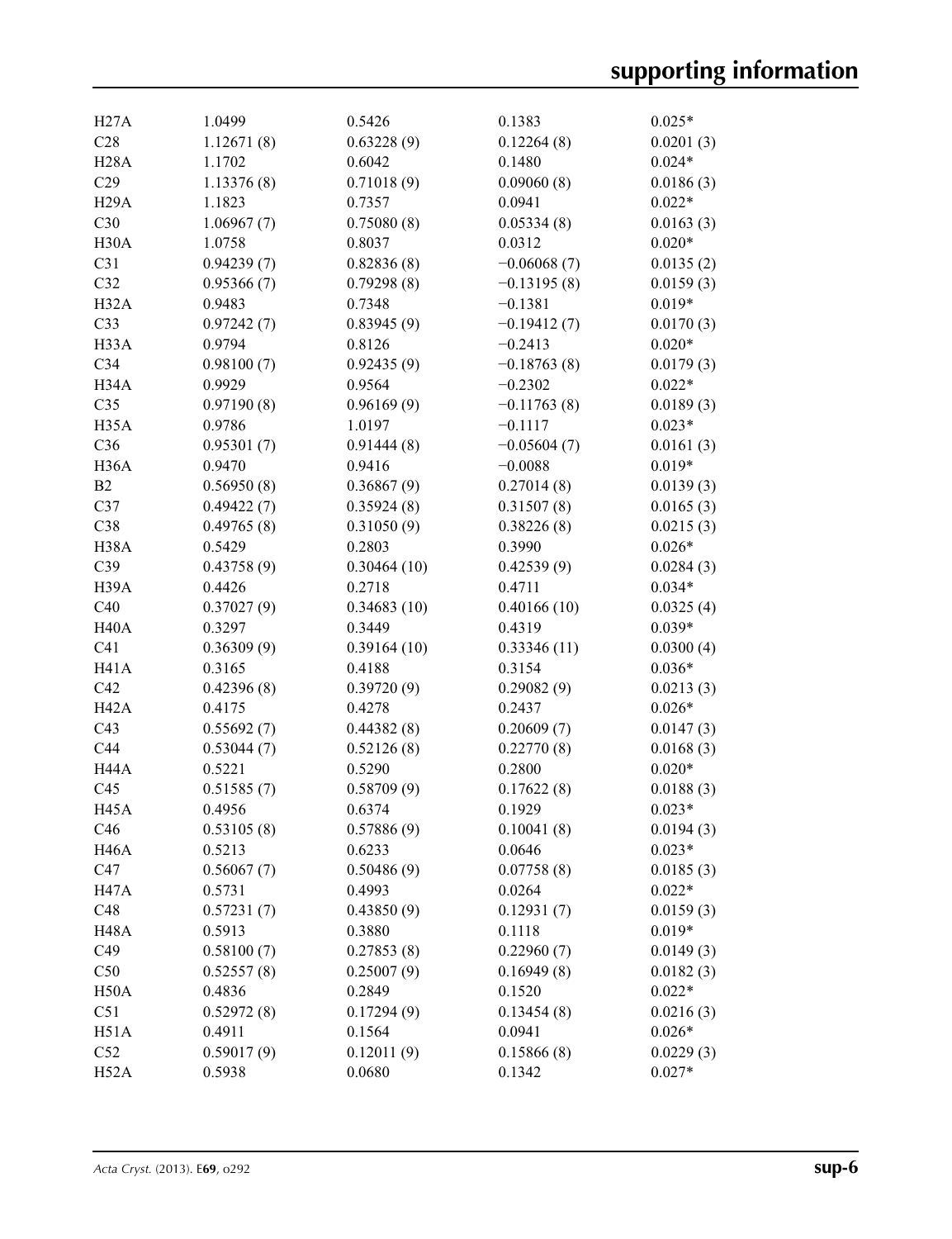| C <sub>53</sub>  | 0.64505(9) | 0.14484(9) | 0.21901(9) | 0.0222(3) |
|------------------|------------|------------|------------|-----------|
| H <sub>53A</sub> | 0.6860     | 0.1089     | 0.2371     | $0.027*$  |
| C <sub>54</sub>  | 0.64020(8) | 0.22249(9) | 0.25323(8) | 0.0182(3) |
| H54A             | 0.6786     | 0.2381     | 0.2943     | $0.022*$  |
| C <sub>55</sub>  | 0.64417(7) | 0.39616(8) | 0.33197(7) | 0.0149(3) |
| C56              | 0.71816(7) | 0.38922(8) | 0.31254(8) | 0.0166(3) |
| H56A             | 0.7243     | 0.3689     | 0.2625     | $0.020*$  |
| C57              | 0.78282(8) | 0.41093(8) | 0.36350(8) | 0.0183(3) |
| H57A             | 0.8318     | 0.4035     | 0.3485     | $0.022*$  |
| C58              | 0.77572(8) | 0.44333(8) | 0.43604(8) | 0.0193(3) |
| H58A             | 0.8196     | 0.4572     | 0.4715     | $0.023*$  |
| C <sub>59</sub>  | 0.70356(8) | 0.45515(9) | 0.45582(8) | 0.0205(3) |
| H <sub>59A</sub> | 0.6977     | 0.4794     | 0.5044     | $0.025*$  |
| C60              | 0.63950(8) | 0.43173(9) | 0.40482(8) | 0.0186(3) |
| H60A             | 0.5907     | 0.4402     | 0.4200     | $0.022*$  |

*Atomic displacement parameters (Å2 )*

|                 | $U^{11}$  | $U^{22}$  | $U^{33}$  | $U^{12}$     | $U^{13}$     | $U^{23}$     |
|-----------------|-----------|-----------|-----------|--------------|--------------|--------------|
| N <sub>1</sub>  | 0.0156(5) | 0.0144(5) | 0.0166(5) | $-0.0024(4)$ | 0.0024(4)    | $-0.0029(4)$ |
| N2              | 0.0192(6) | 0.0131(5) | 0.0168(5) | $-0.0002(4)$ | 0.0038(4)    | $-0.0011(4)$ |
| N <sub>3</sub>  | 0.0128(5) | 0.0127(5) | 0.0204(5) | 0.0001(4)    | 0.0036(4)    | $-0.0029(4)$ |
| N <sub>4</sub>  | 0.0144(5) | 0.0099(5) | 0.0154(5) | 0.0000(4)    | 0.0009(4)    | $-0.0007(4)$ |
| C1              | 0.0141(6) | 0.0144(6) | 0.0135(6) | $-0.0014(5)$ | 0.0061(5)    | $-0.0028(5)$ |
| C <sub>2</sub>  | 0.0220(7) | 0.0228(7) | 0.0161(6) | 0.0030(6)    | 0.0009(5)    | $-0.0023(5)$ |
| C <sub>3</sub>  | 0.0171(7) | 0.0188(7) | 0.0290(7) | $-0.0066(5)$ | 0.0041(5)    | $-0.0073(6)$ |
| C4              | 0.0253(7) | 0.0116(6) | 0.0272(7) | 0.0014(5)    | 0.0072(6)    | $-0.0014(5)$ |
| C <sub>5</sub>  | 0.0255(7) | 0.0260(8) | 0.0170(6) | 0.0066(6)    | 0.0004(5)    | $-0.0008(6)$ |
| C6              | 0.0135(6) | 0.0182(7) | 0.0318(7) | $-0.0025(5)$ | 0.0064(5)    | $-0.0047(6)$ |
| C7              | 0.0167(6) | 0.0138(6) | 0.0163(6) | 0.0020(5)    | 0.0022(5)    | $-0.0027(5)$ |
| C8              | 0.0157(6) | 0.0135(6) | 0.0164(6) | $-0.0003(5)$ | 0.0013(5)    | $-0.0022(5)$ |
| C9              | 0.0156(6) | 0.0137(6) | 0.0141(6) | $-0.0016(5)$ | 0.0007(5)    | $-0.0031(5)$ |
| C10             | 0.0192(6) | 0.0125(6) | 0.0232(7) | $-0.0039(5)$ | 0.0029(5)    | 0.0014(5)    |
| C11             | 0.0170(6) | 0.0158(7) | 0.0222(6) | 0.0030(5)    | 0.0034(5)    | $-0.0036(5)$ |
| C12             | 0.0219(7) | 0.0166(6) | 0.0137(6) | 0.0016(5)    | 0.0001(5)    | 0.0013(5)    |
| B1              | 0.0133(6) | 0.0110(7) | 0.0149(6) | $-0.0004(5)$ | 0.0025(5)    | 0.0008(5)    |
| C13             | 0.0177(6) | 0.0116(6) | 0.0125(5) | $-0.0011(5)$ | 0.0028(5)    | 0.0028(5)    |
| C14             | 0.0229(7) | 0.0159(7) | 0.0219(7) | $-0.0038(5)$ | 0.0090(5)    | $-0.0007(5)$ |
| C15             | 0.0356(8) | 0.0172(7) | 0.0172(6) | $-0.0076(6)$ | 0.0078(6)    | $-0.0038(5)$ |
| C16             | 0.0268(7) | 0.0189(7) | 0.0188(6) | $-0.0087(6)$ | $-0.0045(5)$ | 0.0033(5)    |
| C17             | 0.0156(6) | 0.0201(7) | 0.0266(7) | $-0.0008(5)$ | $-0.0004(5)$ | 0.0035(6)    |
| C18             | 0.0191(6) | 0.0141(6) | 0.0183(6) | 0.0003(5)    | 0.0023(5)    | 0.0005(5)    |
| C19             | 0.0147(6) | 0.0104(6) | 0.0147(6) | $-0.0025(5)$ | 0.0039(5)    | 0.0018(5)    |
| C20             | 0.0151(6) | 0.0140(6) | 0.0149(6) | $-0.0019(5)$ | 0.0008(5)    | 0.0010(5)    |
| C21             | 0.0160(6) | 0.0144(6) | 0.0215(6) | 0.0000(5)    | 0.0055(5)    | $-0.0001(5)$ |
| C22             | 0.0212(7) | 0.0174(7) | 0.0166(6) | $-0.0047(5)$ | 0.0074(5)    | $-0.0031(5)$ |
| C <sub>23</sub> | 0.0201(6) | 0.0197(7) | 0.0137(6) | $-0.0053(5)$ | 0.0023(5)    | 0.0018(5)    |
| C <sub>24</sub> | 0.0171(6) | 0.0135(6) | 0.0165(6) | $-0.0019(5)$ | 0.0025(5)    | 0.0037(5)    |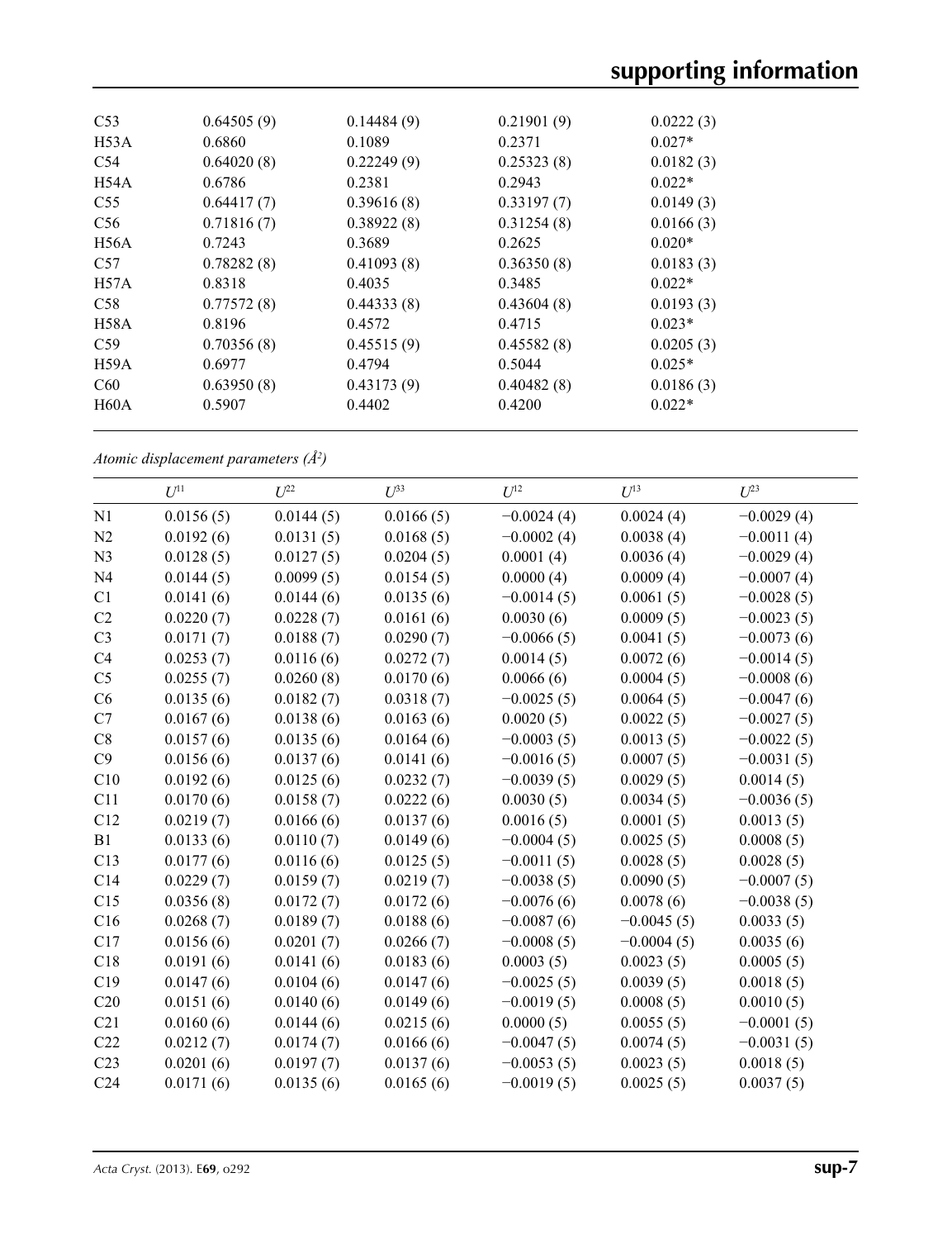| C <sub>25</sub> | 0.0170(6) | 0.0122(6) | 0.0147(6)  | 0.0016(5)    | 0.0044(5)    | $-0.0003(5)$ |
|-----------------|-----------|-----------|------------|--------------|--------------|--------------|
| C <sub>26</sub> | 0.0182(6) | 0.0153(7) | 0.0242(7)  | $-0.0001(5)$ | 0.0067(5)    | 0.0036(5)    |
| C27             | 0.0240(7) | 0.0147(7) | 0.0259(7)  | 0.0033(5)    | 0.0076(6)    | 0.0062(5)    |
| C28             | 0.0190(7) | 0.0210(7) | 0.0204(6)  | 0.0071(5)    | 0.0030(5)    | 0.0026(5)    |
| C29             | 0.0149(6) | 0.0201(7) | 0.0210(6)  | 0.0004(5)    | 0.0030(5)    | $-0.0014(5)$ |
| C30             | 0.0181(6) | 0.0132(6) | 0.0182(6)  | 0.0007(5)    | 0.0047(5)    | 0.0011(5)    |
| C31             | 0.0105(6) | 0.0146(6) | 0.0150(6)  | $-0.0004(5)$ | 0.0001(4)    | 0.0018(5)    |
| C32             | 0.0154(6) | 0.0128(6) | 0.0197(6)  | 0.0012(5)    | 0.0029(5)    | 0.0002(5)    |
| C33             | 0.0156(6) | 0.0215(7) | 0.0145(6)  | 0.0011(5)    | 0.0035(5)    | $-0.0012(5)$ |
| C34             | 0.0170(6) | 0.0210(7) | 0.0158(6)  | $-0.0037(5)$ | 0.0021(5)    | 0.0036(5)    |
| C <sub>35</sub> | 0.0217(7) | 0.0153(6) | 0.0191(6)  | $-0.0062(5)$ | 0.0012(5)    | 0.0004(5)    |
| C36             | 0.0180(6) | 0.0168(7) | 0.0133(6)  | $-0.0028(5)$ | 0.0018(5)    | $-0.0019(5)$ |
| B2              | 0.0127(6) | 0.0133(7) | 0.0158(6)  | $-0.0006(5)$ | 0.0024(5)    | $-0.0026(5)$ |
| C37             | 0.0156(6) | 0.0146(6) | 0.0197(6)  | $-0.0054(5)$ | 0.0041(5)    | $-0.0061(5)$ |
| C38             | 0.0211(7) | 0.0232(7) | 0.0204(7)  | $-0.0070(6)$ | 0.0041(5)    | $-0.0033(6)$ |
| C39             | 0.0372(9) | 0.0284(8) | 0.0218(7)  | $-0.0173(7)$ | 0.0122(6)    | $-0.0069(6)$ |
| C40             | 0.0298(8) | 0.0272(8) | 0.0463(10) | $-0.0156(7)$ | 0.0254(7)    | $-0.0185(7)$ |
| C41             | 0.0180(7) | 0.0207(8) | 0.0538(10) | $-0.0053(6)$ | 0.0144(7)    | $-0.0102(7)$ |
| C42             | 0.0165(6) | 0.0156(7) | 0.0324(8)  | $-0.0035(5)$ | 0.0061(6)    | $-0.0049(6)$ |
| C43             | 0.0099(6) | 0.0146(6) | 0.0193(6)  | $-0.0020(5)$ | 0.0011(5)    | $-0.0014(5)$ |
| C44             | 0.0148(6) | 0.0166(7) | 0.0193(6)  | $-0.0011(5)$ | 0.0033(5)    | $-0.0036(5)$ |
| C45             | 0.0137(6) | 0.0151(6) | 0.0271(7)  | 0.0023(5)    | 0.0004(5)    | $-0.0022(5)$ |
| C46             | 0.0166(6) | 0.0180(7) | 0.0218(6)  | 0.0029(5)    | $-0.0036(5)$ | 0.0024(5)    |
| C47             | 0.0157(6) | 0.0225(7) | 0.0164(6)  | 0.0011(5)    | $-0.0012(5)$ | $-0.0011(5)$ |
| C48             | 0.0125(6) | 0.0164(6) | 0.0183(6)  | 0.0002(5)    | 0.0000(5)    | $-0.0035(5)$ |
| C49             | 0.0164(6) | 0.0130(6) | 0.0163(6)  | $-0.0028(5)$ | 0.0053(5)    | 0.0002(5)    |
| C50             | 0.0183(6) | 0.0163(6) | 0.0198(6)  | $-0.0027(5)$ | 0.0024(5)    | $-0.0004(5)$ |
| C51             | 0.0275(7) | 0.0182(7) | 0.0196(6)  | $-0.0084(6)$ | 0.0048(5)    | $-0.0030(5)$ |
| C52             | 0.0335(8) | 0.0132(6) | 0.0244(7)  | $-0.0037(6)$ | 0.0129(6)    | $-0.0027(6)$ |
| C53             | 0.0261(7) | 0.0143(7) | 0.0274(7)  | 0.0027(6)    | 0.0081(6)    | 0.0034(6)    |
| C54             | 0.0201(7) | 0.0157(6) | 0.0193(6)  | $-0.0004(5)$ | 0.0042(5)    | 0.0026(5)    |
| C <sub>55</sub> | 0.0158(6) | 0.0112(6) | 0.0173(6)  | $-0.0007(5)$ | 0.0014(5)    | 0.0006(5)    |
| C56             | 0.0174(6) | 0.0142(6) | 0.0181(6)  | $-0.0008(5)$ | 0.0024(5)    | $-0.0003(5)$ |
| C57             | 0.0142(6) | 0.0145(6) | 0.0258(7)  | 0.0001(5)    | 0.0009(5)    | 0.0023(5)    |
| C58             | 0.0212(7) | 0.0130(6) | 0.0210(6)  | $-0.0028(5)$ | $-0.0057(5)$ | 0.0033(5)    |
| C59             | 0.0267(7) | 0.0171(7) | 0.0171(6)  | $-0.0036(6)$ | 0.0015(5)    | $-0.0026(5)$ |
| C60             | 0.0187(6) | 0.0168(7) | 0.0205(6)  | $-0.0019(5)$ | 0.0033(5)    | $-0.0015(5)$ |
|                 |           |           |            |              |              |              |

*Geometric parameters (Å, º)*

| $N1 - C1$ | 1.3390(16) | $C25-C30$    | 1.4029(18) |
|-----------|------------|--------------|------------|
| $N1-C2$   | 1.4655(17) | $C25-C26$    | 1.4029(18) |
| $N1-C3$   | 1.4671(17) | $C26-C27$    | 1.3942(19) |
| $N2-C1$   | 1.3388(17) | $C26 - H26A$ | 0.9500     |
| $N2-C5$   | 1.4638(17) | $C27 - C28$  | 1.387(2)   |
| $N2-C4$   | 1.4648(17) | $C27 - H27A$ | 0.9500     |
| $N3 - C1$ | 1.3540(17) | $C28 - C29$  | 1.390(2)   |
| $N3-C6$   | 1.4630(16) | $C28 - H28A$ | 0.9500     |
|           |            |              |            |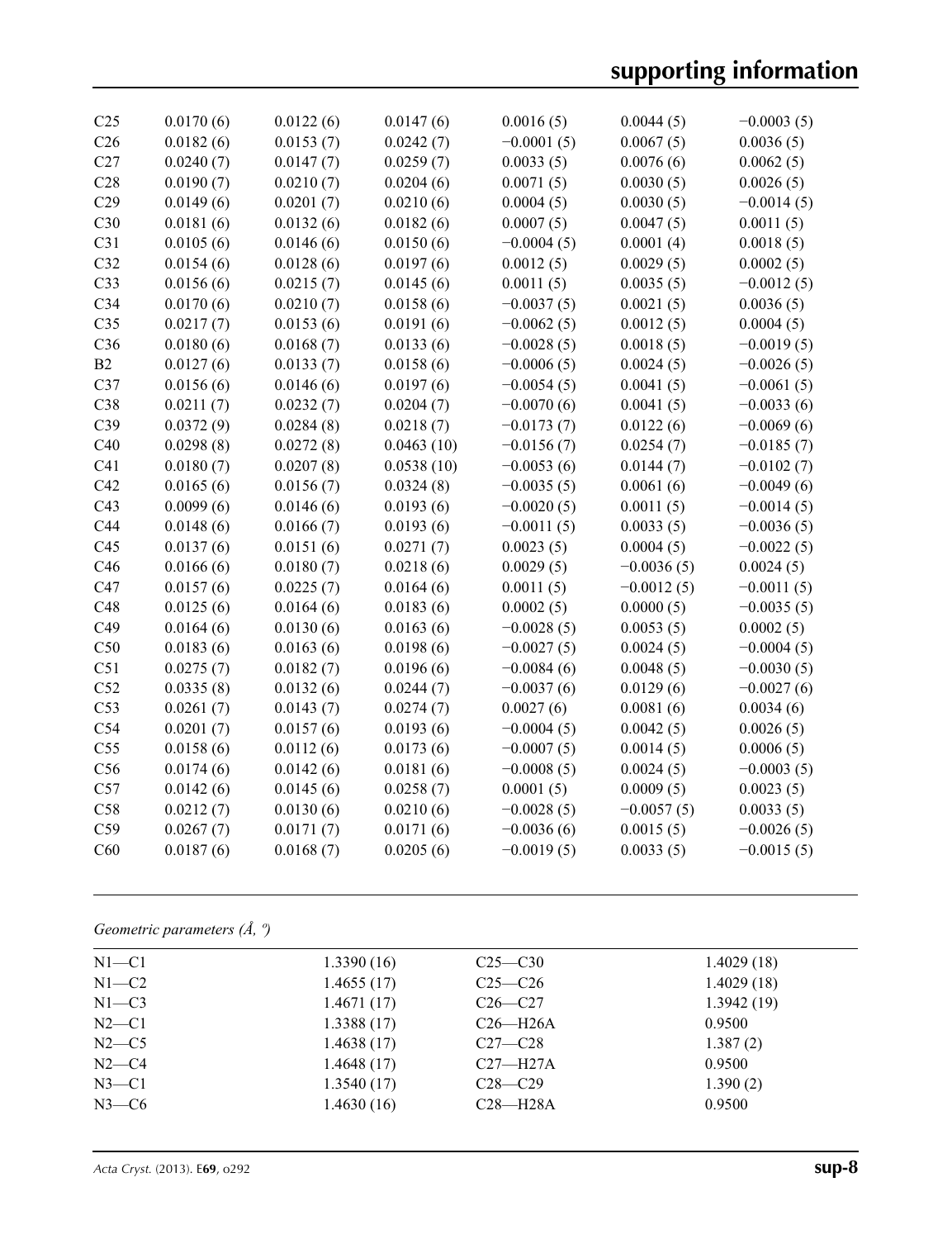| $N3-C7$      | 1.4697(17) | $C29 - C30$  | 1.3928(19)  |
|--------------|------------|--------------|-------------|
| $N4 - C10$   | 1.4983(17) | C29-H29A     | 0.9500      |
| $N4 - C12$   | 1.5006(16) | C30-H30A     | 0.9500      |
| $N4 - C11$   | 1.5027(16) | $C31 - C32$  | 1.4039(18)  |
| $N4 - C9$    | 1.5171(16) | $C31 - C36$  | 1.4051(18)  |
| $C2-H2A$     | 0.9800     | $C32-C33$    | 1.3941 (19) |
| $C2 - H2B$   | 0.9800     | $C32-H32A$   | 0.9500      |
| $C2 - H2C$   | 0.9800     | $C33-C34$    | 1.384(2)    |
| $C3 - H3A$   | 0.9800     | C33-H33A     | 0.9500      |
| $C3 - H3B$   | 0.9800     | $C34 - C35$  | 1.3875(19)  |
| $C3 - H3C$   | 0.9800     | C34-H34A     | 0.9500      |
| $C4 - H4A$   | 0.9800     | $C35-C36$    | 1.3937(19)  |
| $C4 - H4B$   | 0.9800     | $C35 - H35A$ | 0.9500      |
| $C4 - H4C$   | 0.9800     | C36-H36A     | 0.9500      |
| $C5 - H5A$   | 0.9800     | $B2-C43$     | 1.642(2)    |
| $C5 - H5B$   | 0.9800     | $B2-C49$     | 1.6438(19)  |
| $C5 - H5C$   | 0.9800     | $B2 - C55$   | 1.6470(19)  |
| $C6 - H6A$   | 0.9800     | $B2-C37$     | 1.6471(19)  |
| $C6 - H6B$   | 0.9800     | $C37-C42$    | 1.4015(19)  |
| $C6 - H6C$   | 0.9800     | $C37-C38$    | 1.403(2)    |
| $C7-C8$      | 1.5389(17) | $C38 - C39$  | 1.390(2)    |
| $C7 - H7A$   | 0.9900     | C38-H38A     | 0.9500      |
| $C7 - H7B$   | 0.9900     | $C39-C40$    | 1.388(3)    |
| $C8-C9$      | 1.5254(18) | C39-H39A     | 0.9500      |
| $C8 - H8A$   | 0.9900     | $C40-C41$    | 1.380(3)    |
| $C8 - H8B$   | 0.9900     | $C40 - H40A$ | 0.9500      |
| $C9 - H9A$   | 0.9900     | $C41 - C42$  | 1.397(2)    |
| $C9 - H9B$   | 0.9900     | $C41 - H41A$ | 0.9500      |
| $C10 - H10A$ | 0.9800     | $C42 - H42A$ | 0.9500      |
| $C10 - H10B$ | 0.9800     | $C43 - C48$  | 1.4017(18)  |
| C10-H10C     | 0.9800     | $C43 - C44$  | 1.4067(18)  |
| $C11 - H11A$ | 0.9800     | $C44 - C45$  | 1.3911 (19) |
| $C11 - H11B$ | 0.9800     | C44-H44A     | 0.9500      |
| $C11 - H11C$ | 0.9800     | $C45-C46$    | 1.388(2)    |
| $C12 - H12A$ | 0.9800     | C45-H45A     | 0.9500      |
| $C12 - H12B$ | 0.9800     | $C46 - C47$  | 1.387(2)    |
| $C12 - H12C$ | 0.9800     | C46-H46A     | 0.9500      |
| $B1 - C25$   | 1.6427(19) | $C47 - C48$  | 1.3963(19)  |
| $B1 - C19$   | 1.6451(19) | C47-H47A     | 0.9500      |
| $B1 - C31$   | 1.6584(19) | C48-H48A     | 0.9500      |
| $B1 - C13$   | 1.6600(19) | $C49 - C54$  | 1.4051(19)  |
| $C13 - C18$  | 1.4034(18) | $C49 - C50$  | 1.4088(18)  |
| $C13 - C14$  | 1.4116(19) | $C50-C51$    | 1.393(2)    |
| $C14 - C15$  | 1.391(2)   | $C50 - H50A$ | 0.9500      |
| $C14 - H14A$ | 0.9500     | $C51 - C52$  | 1.390(2)    |
| $C15 - C16$  | 1.390(2)   | $C51 - H51A$ | 0.9500      |
| $C15 - H15A$ | 0.9500     | $C52-C53$    | 1.387(2)    |
| $C16 - C17$  | 1.382(2)   | $C52-H52A$   | 0.9500      |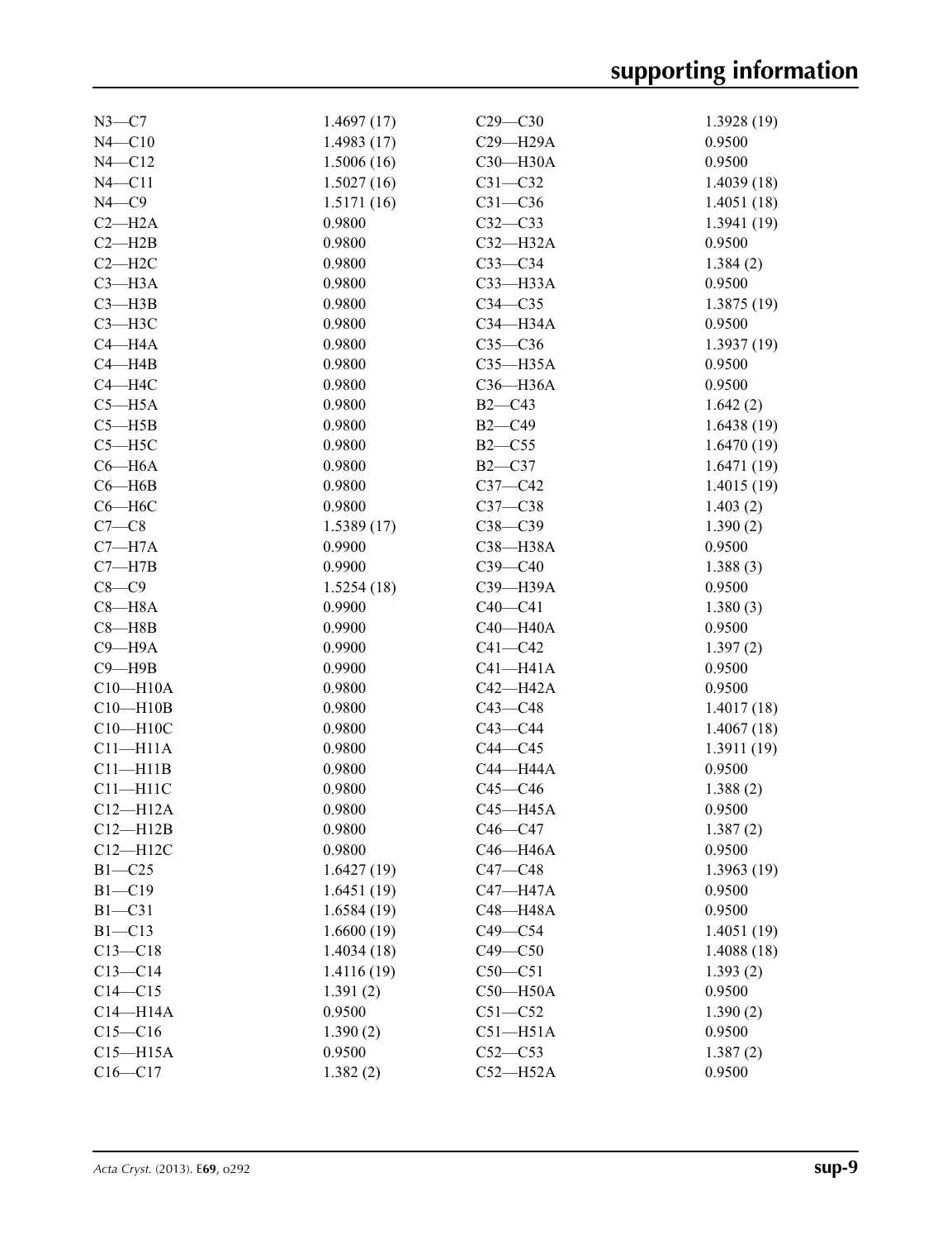| $C16 - H16A$     | 0.9500     | $C53-C54$          | 1.397(2)   |
|------------------|------------|--------------------|------------|
| $C17 - C18$      | 1.3955(19) | $C53 - H53A$       | 0.9500     |
| $C17 - H17A$     | 0.9500     | $C54 - H54A$       | 0.9500     |
| $C18 - H18A$     | 0.9500     | $C55 - C60$        | 1.4034(18) |
| $C19 - C24$      | 1.4060(17) | $C55-C56$          | 1.4063(18) |
| $C19 - C20$      | 1.4089(18) | $C56-C57$          | 1.3935(18) |
| $C20 - C21$      | 1.3895(19) | $C56 - H56A$       | 0.9500     |
| $C20 - H20A$     | 0.9500     | $C57 - C58$        | 1.387(2)   |
| $C21 - C22$      | 1.3904(19) | $C57 - H57A$       | 0.9500     |
| $C21 - H21A$     | 0.9500     | $C58-C59$          | 1.386(2)   |
| $C22-C23$        | 1.382(2)   | C58-H58A           | 0.9500     |
| $C22 - H22A$     | 0.9500     | $C59-C60$          | 1.3933(19) |
| $C23-C24$        | 1.3971(19) | $C59 - H59A$       | 0.9500     |
| $C23 - H23A$     | 0.9500     | $C60 - H60A$       | 0.9500     |
| $C24 - H24A$     | 0.9500     |                    |            |
|                  |            |                    |            |
| $C1 - N1 - C2$   | 122.05(11) | $C22-C23-C24$      | 120.35(12) |
| $C1-M1-C3$       | 122.97(11) | $C22-C23-H23A$     | 119.8      |
| $C2-M1-C3$       | 114.96(11) | $C24-C23-H23A$     | 119.8      |
| $C1 - N2 - C5$   | 121.54(11) | $C23-C24-C19$      | 122.82(12) |
| $C1 - N2 - C4$   | 123.64(11) | C23-C24-H24A       | 118.6      |
| $C5 - N2 - C4$   | 114.80(11) | $C19-C24-H24A$     | 118.6      |
| $C1 - N3 - C6$   | 120.28(11) | $C30-C25-C26$      | 115.54(12) |
| $C1 - N3 - C7$   | 122.04(11) | $C30-C25-B1$       | 121.04(11) |
| $C6 - N3 - C7$   | 117.52(11) | $C26 - C25 - B1$   | 123.01(12) |
| $C10 - N4 - C12$ | 110.16(10) | $C27-C26-C25$      | 122.68(13) |
| $C10 - N4 - C11$ | 108.57(10) | $C27-C26-H26A$     | 118.7      |
| $C12 - N4 - C11$ | 107.94(10) | $C25-C26-H26A$     | 118.7      |
| $C10 - N4 - C9$  | 110.79(10) | $C28 - C27 - C26$  | 119.96(13) |
| $C12 - N4 - C9$  | 110.83(10) | C28-C27-H27A       | 120.0      |
| $C11 - N4 - C9$  | 108.45(10) | C26-C27-H27A       | 120.0      |
| $N2 - C1 - N1$   | 121.12(12) | $C27 - C28 - C29$  | 119.18(13) |
| $N2 - C1 - N3$   | 118.60(11) | C27-C28-H28A       | 120.4      |
| $N1-C1-N3$       | 120.28(12) | C29-C28-H28A       | 120.4      |
| $N1-C2-H2A$      | 109.5      | $C28 - C29 - C30$  | 119.99(13) |
| $N1-C2-H2B$      | 109.5      | C28-C29-H29A       | 120.0      |
| $H2A - C2 - H2B$ | 109.5      | C30-C29-H29A       | 120.0      |
| $N1-C2-H2C$      | 109.5      | $C29 - C30 - C25$  | 122.63(13) |
| $H2A-C2-H2C$     | 109.5      | C29-C30-H30A       | 118.7      |
| $H2B-C2-H2C$     | 109.5      | $C25-C30-H30A$     | 118.7      |
| $N1-C3-H3A$      | 109.5      | $C32 - C31 - C36$  | 114.81(12) |
| $N1-C3-H3B$      | 109.5      | $C32 - C31 - B1$   | 121.74(11) |
| НЗА-СЗ-НЗВ       | 109.5      | $C36 - C31 - B1$   | 123.41(11) |
| $N1-C3-H3C$      | 109.5      | $C33 - C32 - C31$  | 122.91(13) |
| НЗА-СЗ-НЗС       | 109.5      | C33-C32-H32A       | 118.5      |
| НЗВ-СЗ-НЗС       | 109.5      | $C31 - C32 - H32A$ | 118.5      |
| $N2-C4-H4A$      | 109.5      | $C34 - C33 - C32$  | 120.45(12) |
| $N2-C4-H4B$      | 109.5      | C34-C33-H33A       | 119.8      |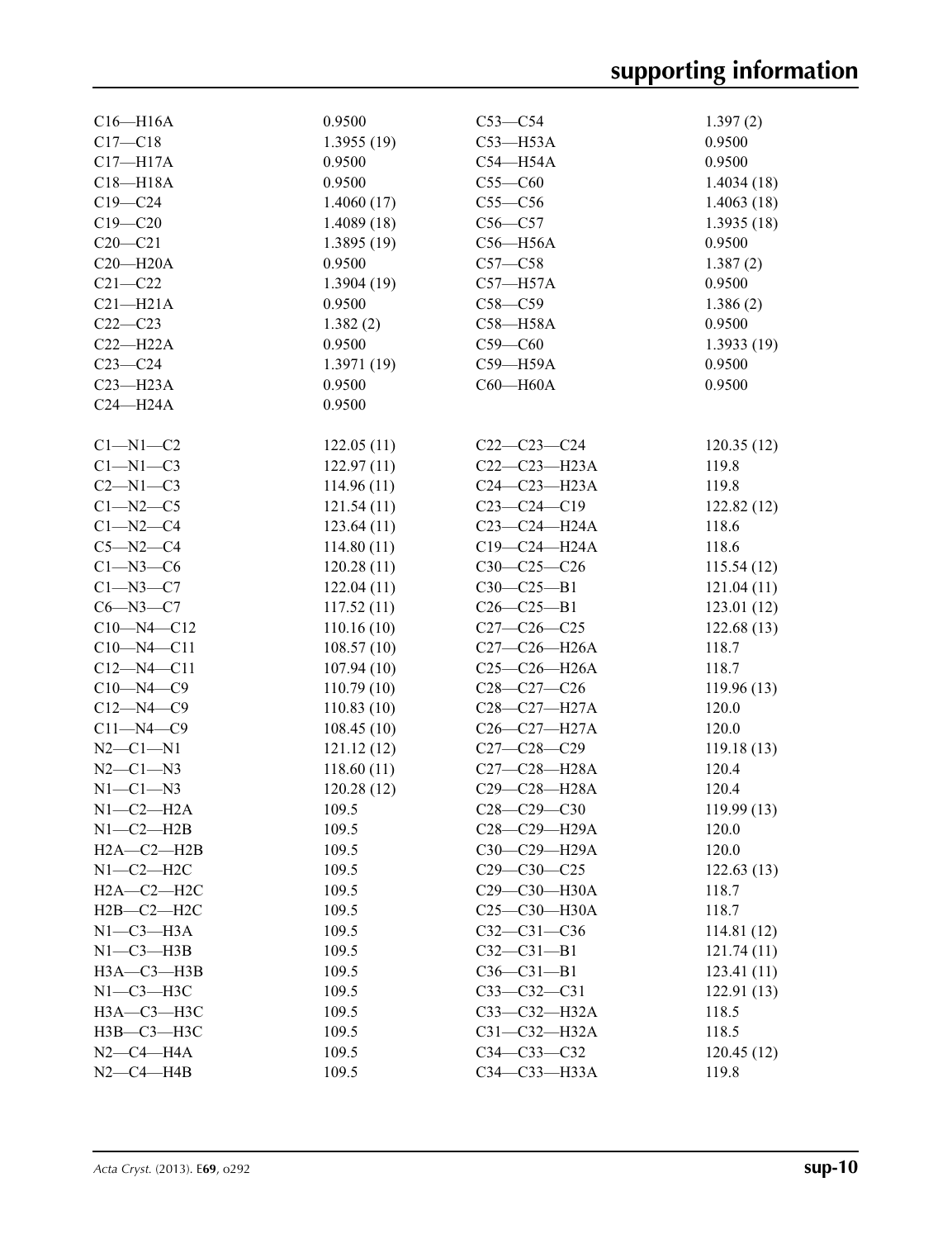| HA—C4—H4B             | 109.5      | $C32 - C33 - H33A$ | 119.8      |
|-----------------------|------------|--------------------|------------|
| $N2$ —C4—H4C          | 109.5      | $C33-C34-C35$      | 118.55(12) |
| H4A-C4-H4C            | 109.5      | C33-C34-H34A       | 120.7      |
| Н4В-С4-Н4С            | 109.5      | $C35-C34-H34A$     | 120.7      |
| $N2-C5-H5A$           | 109.5      | $C34 - C35 - C36$  | 120.34(13) |
| $N2-C5-H5B$           | 109.5      | C34-C35-H35A       | 119.8      |
| $H5A - C5 - H5B$      | 109.5      | C36-C35-H35A       | 119.8      |
| $N2-C5-H5C$           | 109.5      | $C35-C36-C31$      | 122.92(12) |
| $H5A - C5 - H5C$      | 109.5      | C35-C36-H36A       | 118.5      |
| $H5B - C5 - H5C$      | 109.5      | C31-C36-H36A       | 118.5      |
| $N3$ –C6–H6A          | 109.5      | $C43 - B2 - C49$   | 112.26(10) |
| $N3$ –C6–H6B          | 109.5      | $C43 - B2 - C55$   | 105.27(10) |
| $H6A - C6 - H6B$      | 109.5      | $C49 - B2 - C55$   | 112.44(10) |
| $N3$ –C6–H6C          | 109.5      | $C43 - B2 - C37$   | 110.33(11) |
| $H6A-C6-H6C$          | 109.5      | $C49 - B2 - C37$   | 106.20(10) |
| Н6В-С6-Н6С            | 109.5      | $C55 - B2 - C37$   | 110.42(10) |
| $N3 - C7 - C8$        | 112.02(10) | $C42 - C37 - C38$  | 115.43(13) |
| $N3$ — $C7$ — $H7A$   | 109.2      | $C42 - C37 - B2$   | 124.38(12) |
| $C8-C7-H7A$           | 109.2      | $C38 - C37 - B2$   | 120.19(12) |
| $N3-C7-H7B$           | 109.2      | C39-C38-C37        | 122.67(14) |
| $C8-C7-H7B$           | 109.2      | C39-C38-H38A       | 118.7      |
| $H7A - C7 - H7B$      | 107.9      | СЗ7-СЗ8-НЗ8А       | 118.7      |
| $C9 - C8 - C7$        | 108.24(10) | C40-C39-C38        | 120.02(15) |
| $C9-C8-H8A$           | 110.1      | C40-C39-H39A       | 120.0      |
| $C7-C8-H8A$           | 110.1      | СЗ8-СЗ9-НЗ9А       | 120.0      |
| $C9 - C8 - H8B$       | 110.1      | C41-C40-C39        | 119.05(14) |
| $C7-C8-$ H8B          | 110.1      | C41-C40-H40A       | 120.5      |
| $H8A - C8 - H8B$      | 108.4      | СЗ9-С40-Н40А       | 120.5      |
| $N4$ -C9 -C8          | 115.25(10) | $C40 - C41 - C42$  | 120.28(15) |
| $N4$ — $C9$ — $H9A$   | 108.5      | $C40-C41-H41A$     | 119.9      |
| $C8-C9-H9A$           | 108.5      | $C42 - C41 - H41A$ | 119.9      |
| $N4$ -C9-H9B          | 108.5      | $C41 - C42 - C37$  | 122.35(15) |
| $C8-C9$ —H9B          | 108.5      | C41-C42-H42A       | 118.8      |
| Н9А-С9-Н9В            | 107.5      | C37-C42-H42A       | 118.8      |
| $N4 - C10 - H10A$     | 109.5      | C48-C43-C44        | 115.20(12) |
| $N4 - C10 - H10B$     | 109.5      | $C48 - C43 - B2$   | 125.02(12) |
| H10A-C10-H10B         | 109.5      | $C44 - C43 - B2$   | 119.76(11) |
| N4-C10-H10C           | 109.5      | $C45 - C44 - C43$  | 123.25(12) |
| H10A-C10-H10C         | 109.5      | C45-C44-H44A       | 118.4      |
| H10B-C10-H10C         | 109.5      | C43-C44-H44A       | 118.4      |
| $N4 - C11 - H11A$     | 109.5      | $C46 - C45 - C44$  | 119.58(13) |
| $N4$ – $C11$ – $H11B$ | 109.5      | C46-C45-H45A       | 120.2      |
| $H11A - C11 - H11B$   | 109.5      | $C44 - C45 - H45A$ | 120.2      |
| N4-C11-H11C           | 109.5      | C47-C46-C45        | 119.10(13) |
| H11A-C11-H11C         | 109.5      | C47-C46-H46A       | 120.5      |
| H11B-C11-H11C         | 109.5      | C45-C46-H46A       | 120.5      |
| N4-C12-H12A           | 109.5      | C46-C47-C48        | 120.43(13) |
| $N4 - C12 - H12B$     | 109.5      | C46-C47-H47A       | 119.8      |
|                       |            |                    |            |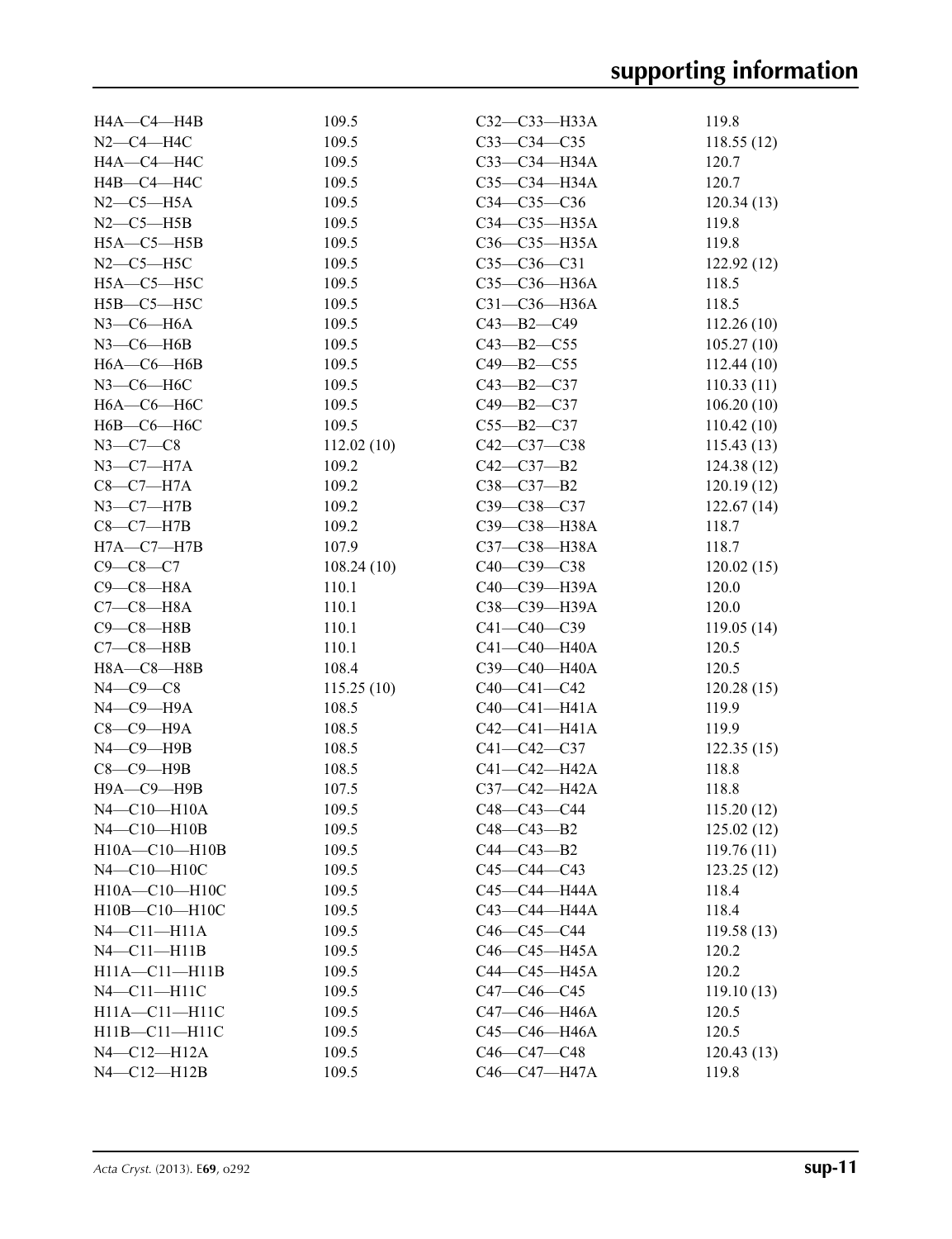| $H12A - C12 - H12B$ | 109.5         | C48-C47-H47A           | 119.8         |
|---------------------|---------------|------------------------|---------------|
| N4-C12-H12C         | 109.5         | C47-C48-C43            | 122.32(13)    |
| H12A-C12-H12C       | 109.5         | C47-C48-H48A           | 118.8         |
| H12B-C12-H12C       | 109.5         | C43-C48-H48A           | 118.8         |
| $C25 - B1 - C19$    | 108.02(10)    | $C54-C49-C50$          | 115.02(12)    |
| $C25 - B1 - C31$    | 108.60(10)    | $C54-C49-B2$           | 125.40(11)    |
| $C19 - B1 - C31$    | 109.35(10)    | $C50-C49-B2$           | 119.43(12)    |
| $C25 - B1 - C13$    | 110.74(10)    | $C51 - C50 - C49$      | 122.77(13)    |
| $C19 - B1 - C13$    | 111.30(10)    | $C51-C50-H50A$         | 118.6         |
| $C31 - B1 - C13$    | 108.78(10)    | C49-C50-H50A           | 118.6         |
| $C18 - C13 - C14$   | 114.15(12)    | $C52 - C51 - C50$      | 120.28(13)    |
| $C18 - C13 - B1$    | 123.89(12)    | $C52-C51-H51A$         | 119.9         |
| $C14 - C13 - B1$    | 121.89(11)    | $C50-C51-H51A$         | 119.9         |
| $C15 - C14 - C13$   | 123.02(13)    | $C53 - C52 - C51$      | 118.84(13)    |
| $C15-C14-H14A$      | 118.5         | $C53 - C52 - H52A$     | 120.6         |
| $C13 - C14 - H14A$  | 118.5         | $C51-C52-H52A$         | 120.6         |
| $C16-C15-C14$       | 120.59(13)    | $C52-C53-C54$          | 120.16(13)    |
| $C16 - C15 - H15A$  | 119.7         | $C52-C53-H53A$         | 119.9         |
| $C14-C15-H15A$      | 119.7         | C54-C53-H53A           | 119.9         |
| $C17 - C16 - C15$   | 118.31(13)    | $C53-C54-C49$          | 122.90(13)    |
| $C17 - C16 - H16A$  | 120.8         | $C53-C54-H54A$         | 118.6         |
| $C15-C16-H16A$      | 120.8         | $C49-C54-H54A$         | 118.6         |
| $C16-C17-C18$       | 120.38(13)    | $C60-C55-C56$          | 115.11(12)    |
| $C16 - C17 - H17A$  | 119.8         | $C60 - C55 - B2$       | 123.72(12)    |
| C18-C17-H17A        | 119.8         | $C56 - C55 - B2$       | 121.08(11)    |
| $C17 - C18 - C13$   | 123.41(13)    | $C57 - C56 - C55$      | 122.83(13)    |
| $C17 - C18 - H18A$  | 118.3         | $C57-C56-H56A$         | 118.6         |
| $C13 - C18 - H18A$  | 118.3         | C55-C56-H56A           | 118.6         |
| $C24 - C19 - C20$   | 114.76(12)    | $C58 - C57 - C56$      | 120.06(13)    |
| $C24 - C19 - B1$    | 123.37(11)    | C58-C57-H57A           | 120.0         |
| $C20-C19-B1$        | 121.83(11)    | C56-C57-H57A           | 120.0         |
| $C21 - C20 - C19$   | 123.05(12)    | C59-C58-C57            | 118.84(12)    |
| $C21-C20-H20A$      | 118.5         | C59-C58-H58A           | 120.6         |
| C19-C20-H20A        | 118.5         | C57-C58-H58A           | 120.6         |
| $C20 - C21 - C22$   | 120.20(13)    | $C58 - C59 - C60$      | 120.40(13)    |
| $C20-C21-H21A$      | 119.9         | C58-C59-H59A           | 119.8         |
| $C22-C21-H21A$      | 119.9         | C60-C59-H59A           | 119.8         |
| $C23 - C22 - C21$   | 118.81(12)    | $C59-C60-C55$          | 122.62(13)    |
| $C23-C22-H22A$      | 120.6         | C59-C60-H60A           | 118.7         |
| $C21-C22-H22A$      | 120.6         | $C55-C60-H60A$         | 118.7         |
|                     |               |                        |               |
| $C5 - N2 - C1 - N1$ | $-150.00(13)$ | $C13 - B1 - C31 - C36$ | 131.83(12)    |
| $C4 - N2 - C1 - N1$ | 31.57(19)     | $C36-C31-C32-C33$      | $-1.25(18)$   |
| $C5 - N2 - C1 - N3$ | 29.97(18)     | B1-C31-C32-C33         | $-179.20(12)$ |
| $C4 - N2 - C1 - N3$ | $-148.46(12)$ | C31-C32-C33-C34        | 0.1(2)        |
| $C2-M1-C1-N2$       | $-150.60(12)$ | $C32-C33-C34-C35$      | 1.2(2)        |
| $C3-M1-C1-M2$       | 27.44(19)     | C33-C34-C35-C36        | $-1.3(2)$     |
| $C2 - N1 - C1 - N3$ | 29.43 (18)    | $C34-C35-C36-C31$      | 0.1(2)        |
|                     |               |                        |               |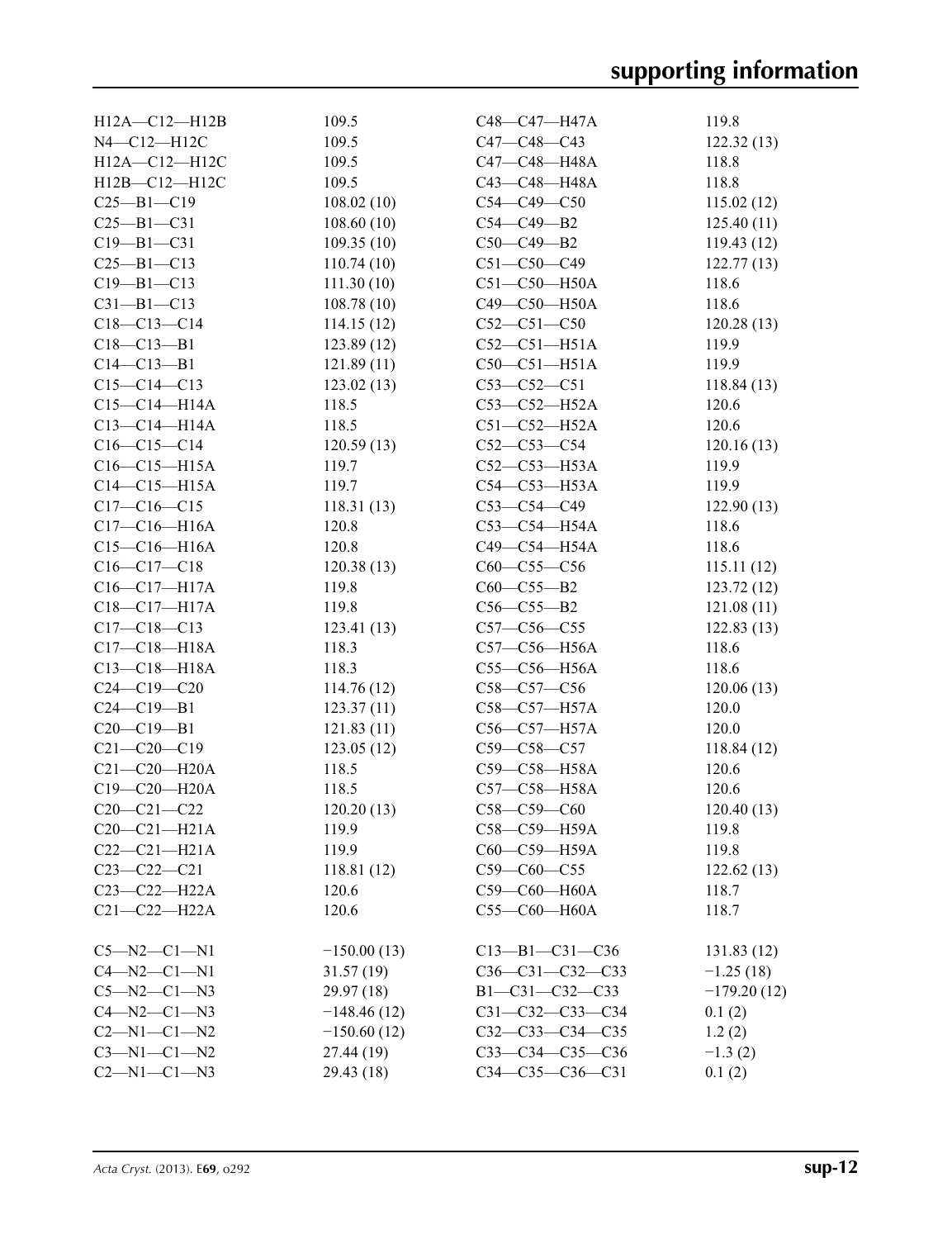| $C3 - N1 - C1 - N3$                         | $-152.53(12)$ | $C32-C31-C36-C35$       | 1.12(19)      |
|---------------------------------------------|---------------|-------------------------|---------------|
| $C6 - N3 - C1 - N2$                         | 44.91 (17)    | B1-C31-C36-C35          | 179.04 (12)   |
| $C7 - N3 - C1 - N2$                         | $-139.78(12)$ | $C43 - B2 - C37 - C42$  | 12.69(17)     |
| $C6 - N3 - C1 - N1$                         | $-135.12(13)$ | C49-B2-C37-C42          | $-109.20(14)$ |
| $C7 - N3 - C1 - N1$                         | 40.19(18)     | $C55 - B2 - C37 - C42$  | 128.64(13)    |
| $C1 - N3 - C7 - C8$                         | 122.96(13)    | $C43 - B2 - C37 - C38$  | $-167.47(12)$ |
| $C6 - N3 - C7 - C8$                         | $-61.61(15)$  | C49-B2-C37-C38          | 70.64 (15)    |
| $N3 - C7 - C8 - C9$                         | $-160.81(11)$ | C55-B2-C37-C38          | $-51.52(16)$  |
| $C10 - N4 - C9 - C8$                        | 71.23(14)     | $C42 - C37 - C38 - C39$ | $-4.5(2)$     |
| $C12 - N4 - C9 - C8$                        | $-51.38(14)$  | B2-C37-C38-C39          | 175.68(13)    |
| $C11 - N4 - C9 - C8$                        | $-169.70(11)$ | C37-C38-C39-C40         | 1.2(2)        |
| $C7-C8-C9-N4$                               | $-170.40(10)$ | $C38-C39-C40-C41$       | 2.5(2)        |
| $C25 - B1 - C13 - C18$                      | 137.19(12)    | C39-C40-C41-C42         | $-2.7(2)$     |
| $C19 - B1 - C13 - C18$                      | 17.01(17)     | C40-C41-C42-C37         | $-0.8(2)$     |
| $C31 - B1 - C13 - C18$                      | $-103.53(14)$ | C38-C37-C42-C41         | 4.2(2)        |
| $C25 - B1 - C13 - C14$                      | $-46.18(16)$  | B2-C37-C42-C41          | $-175.91(13)$ |
| $C19 - B1 - C13 - C14$                      | $-166.35(11)$ | C49-B2-C43-C48          | $-14.96(17)$  |
| $C31 - B1 - C13 - C14$                      | 73.10(15)     | C55-B2-C43-C48          | 107.68(13)    |
| $C18-C13-C14-C15$                           | 4.09(19)      | C37-B2-C43-C48          | $-133.20(12)$ |
|                                             |               | C49-B2-C43-C44          |               |
| $B1 - C13 - C14 - C15$<br>$C13-C14-C15-C16$ | $-172.85(12)$ |                         | 166.63(11)    |
|                                             | $-1.8(2)$     | $C55 - B2 - C43 - C44$  | $-70.74(14)$  |
| $C14-C15-C16-C17$                           | $-1.4(2)$     | $C37 - B2 - C43 - C44$  | 48.39 (15)    |
| $C15-C16-C17-C18$                           | 2.0(2)        | $C48-C43-C44-C45$       | 3.72(19)      |
| $C16-C17-C18-C13$                           | 0.5(2)        | B2-C43-C44-C45          | $-177.71(12)$ |
| $C14-C13-C18-C17$                           | $-3.47(19)$   | $C43-C44-C45-C46$       | $-3.1(2)$     |
| B1-C13-C18-C17                              | 173.40 (12)   | C44-C45-C46-C47         | $-0.1(2)$     |
| $C25 - B1 - C19 - C24$                      | $-3.37(16)$   | C45-C46-C47-C48         | 2.4(2)        |
| $C31 - B1 - C19 - C24$                      | $-121.39(13)$ | $C46-C47-C48-C43$       | $-1.7(2)$     |
| $C13 - B1 - C19 - C24$                      | 118.40(13)    | C44-C43-C48-C47         | $-1.27(18)$   |
| $C25 - B1 - C19 - C20$                      | 174.10(11)    | $B2 - C43 - C48 - C47$  | $-179.75(12)$ |
| $C31 - B1 - C19 - C20$                      | 56.08(15)     | $C43 - B2 - C49 - C54$  | 129.63(13)    |
| $C13 - B1 - C19 - C20$                      | $-64.13(15)$  | $C55 - B2 - C49 - C54$  | 11.14(18)     |
| $C24-C19-C20-C21$                           | 0.12(19)      | $C37 - B2 - C49 - C54$  | $-109.72(14)$ |
| B1-C19-C20-C21                              | $-177.55(12)$ | $C43 - B2 - C49 - C50$  | $-55.04(15)$  |
| $C19-C20-C21-C22$                           | $-1.0(2)$     | $C55 - B2 - C49 - C50$  | $-173.52(11)$ |
| $C20-C21-C22-C23$                           | 1.0(2)        | $C37 - B2 - C49 - C50$  | 65.62(15)     |
| $C21 - C22 - C23 - C24$                     | $-0.2(2)$     | $C54-C49-C50-C51$       | $-1.45(19)$   |
| $C22-C23-C24-C19$                           | $-0.8(2)$     | $B2-C49-C50-C51$        | $-177.25(12)$ |
| $C20-C19-C24-C23$                           | 0.77(19)      | $C49 - C50 - C51 - C52$ | 0.2(2)        |
| $B1 - C19 - C24 - C23$                      | 178.40 (12)   | $C50-C51-C52-C53$       | 1.4(2)        |
| $C19 - B1 - C25 - C30$                      | $-79.63(14)$  | $C51-C52-C53-C54$       | $-1.6(2)$     |
| $C31 - B1 - C25 - C30$                      | 38.87(16)     | $C52-C53-C54-C49$       | 0.3(2)        |
| $C13 - B1 - C25 - C30$                      | 158.26(11)    | $C50-C49-C54-C53$       | 1.20(19)      |
| $C19 - B1 - C25 - C26$                      | 92.75(14)     | $B2-C49-C54-C53$        | 176.72(13)    |
| $C31 - B1 - C25 - C26$                      | $-148.75(12)$ | $C43 - B2 - C55 - C60$  | 100.23(14)    |
| $C13 - B1 - C25 - C26$                      | $-29.36(17)$  | $C49 - B2 - C55 - C60$  | $-137.25(13)$ |
| $C30-C25-C26-C27$                           | $-0.1(2)$     | $C37 - B2 - C55 - C60$  | $-18.83(17)$  |
| B1-C25-C26-C27                              | $-172.88(13)$ | $C43 - B2 - C55 - C56$  | $-76.22(15)$  |